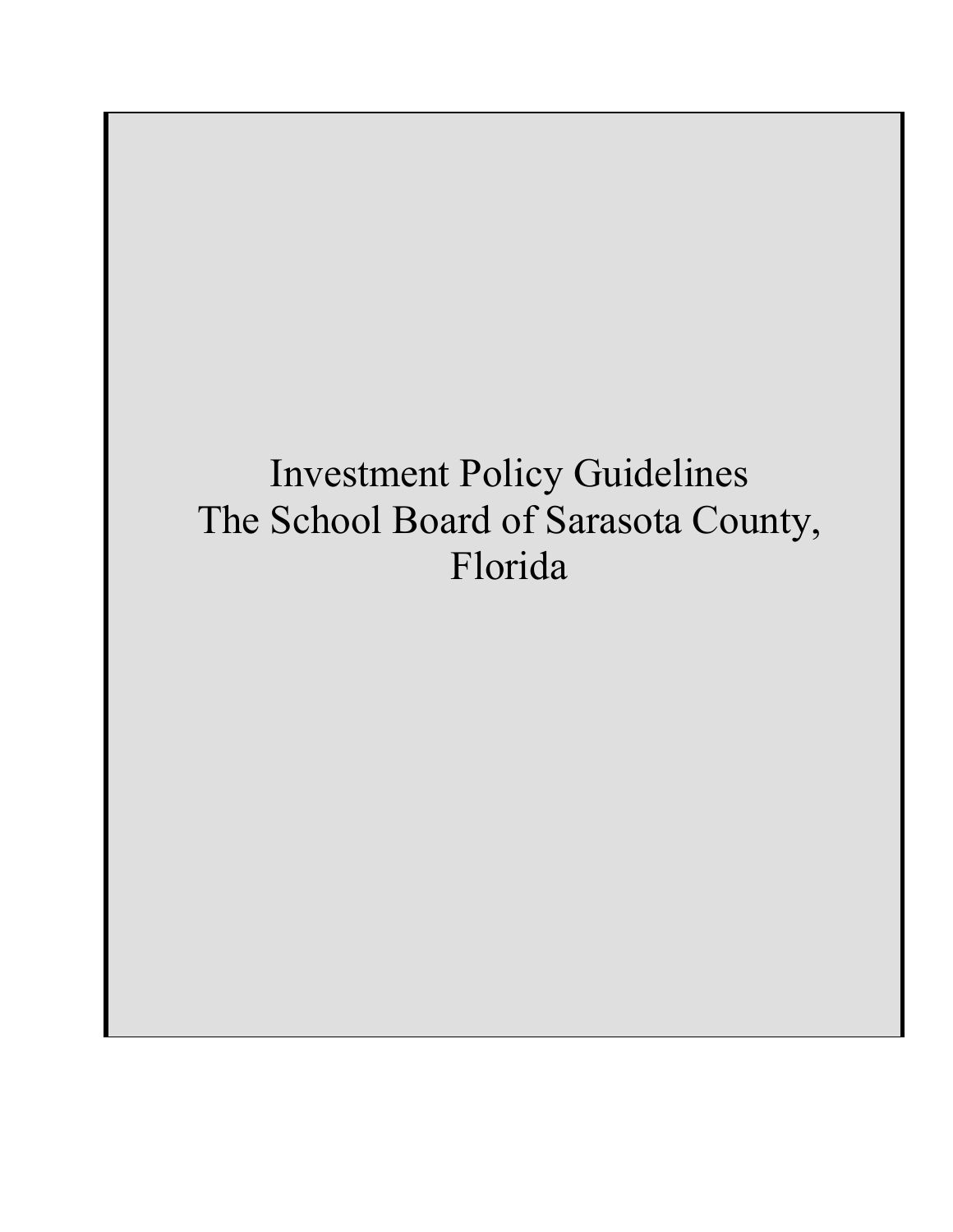## **Table of Contents**

| Ι.                                                                                                                               | <b>PURPOSE</b>                                   | 3              |  |  |
|----------------------------------------------------------------------------------------------------------------------------------|--------------------------------------------------|----------------|--|--|
| II.                                                                                                                              | <b>SCOPE</b>                                     | 3              |  |  |
| Ш.                                                                                                                               | <b>INVESTMENT OBJECTIVES</b>                     | 3              |  |  |
| IV.                                                                                                                              | DELEGATION OF AUTHORITY                          | 4              |  |  |
| V.                                                                                                                               | <b>STANDARDS OF PRUDENCE</b>                     | $\overline{4}$ |  |  |
| VI.                                                                                                                              | ETHICS AND CONFLICTS OF INTEREST                 | $\overline{4}$ |  |  |
| VII.                                                                                                                             | INTERNAL CONTROLS AND INVESTMENT PROCEDURE       | 5              |  |  |
| VIII.                                                                                                                            | <b>CONTINUING EDUCATION</b>                      | 5              |  |  |
| IX.                                                                                                                              | AUTHORIZED INVESTMENT INSTITUTIONS AND DEALERS   | 5              |  |  |
| Х.                                                                                                                               | MATURITY AND LIQUIDITY REQUIREMENTS              | 6              |  |  |
| XI.                                                                                                                              | <b>RISK AND DIVERSIFICATION</b>                  | 6              |  |  |
| XII.                                                                                                                             | MASTER REPURCHASE AGREEMENT                      | 6              |  |  |
| XIII.                                                                                                                            | COMPETITIVE SELECTION OF INVESTMENT INSTRUMENTS  | 6              |  |  |
| XIV.                                                                                                                             | AUTHORIZED INVESTMENTS AND PORTFOLIO COMPOSITION | $\overline{7}$ |  |  |
| XV.                                                                                                                              | DERIVATIVES AND REVERSE REPURCHASE AGREEMENTS    | 11             |  |  |
| XVI.                                                                                                                             | PERFORMANCE MEASUREMENTS                         | 11             |  |  |
|                                                                                                                                  | XVII. REPORTING                                  | 12             |  |  |
|                                                                                                                                  | XVIII. THIRD-PARTY CUSTODIAL AGREEMENTS          | 12             |  |  |
| XIX.                                                                                                                             | <b>INVESTMENT POLICY ADOPTION</b>                | 13             |  |  |
| <b>ATTACHMENT A: Glossary of Cash and Investment Management Terms</b><br><b>ATTACHMENT B: Investment Pool/Fund Questionnaire</b> |                                                  |                |  |  |

**Page**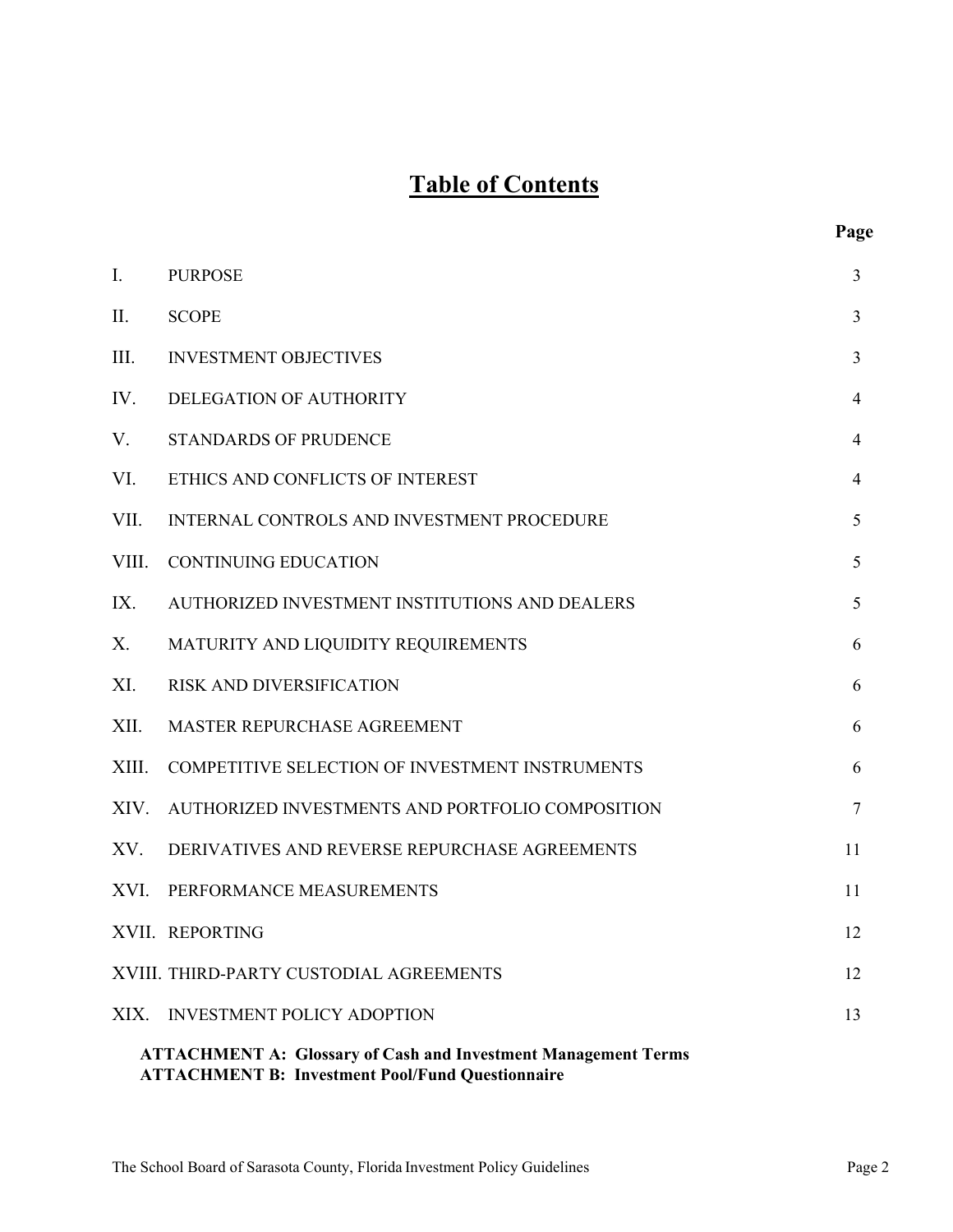### **Investment Policy Guidelines of The School Board of Sarasota County, Florida**

These Investment Policy Guidelines form a part of Policy 7.35 (hereinafter "Policy") of the School Board of Sarasota County, Florida, (hereinafter the "School Board").

#### **I. PURPOSE**

The purpose of this Policy is to set forth the investment objectives and parameters for the management of the funds of the School Board. This Policy is designed to ensure the prudent management of public funds, the availability of operating and capital funds when needed, and an investment return competitive with comparable funds and financial market indices.

#### **II. SCOPE**

In accordance with Section 218.415, Florida Statutes, this Policy applies to all cash and investments held or controlled by the School Board with the exception of funds related to the issuance of debt where there are other existing policies or indentures in effect for such funds.

#### **III. INVESTMENT OBJECTIVES**

#### Safety of Principal

The foremost objective of this investment program is the safety of the principal of those funds within the portfolio. Investment transactions shall seek to keep capital losses at a minimum, whether they are from securities defaults or erosion of market value. To attain this objective, diversification is required in order that potential losses on individual securities do not exceed the income generated from the remainder of the portfolio.

#### Maintenance of Liquidity

The portfolio shall be managed in such a manner that funds are available to meet reasonably anticipated cash flow requirements in an orderly manner. Periodic cash flow analyses will be completed in order to ensure that the portfolio is positioned to provide sufficient liquidity.

#### Return on Investment

The portfolio shall be designed with the objective of attaining a market rate of return throughout budgetary and economic cycles, taking into account the investment risk constraints and liquidity needs. Return on investment is of least importance compared to the safety and liquidity objectives described above. However, return is attempted through active management where the School Board utilizes a total return strategy (which includes both realized and unrealized gains and losses in the portfolio). This total return strategy seeks to increase the value of the portfolio through reinvestment of income and capital gains. The core of investments is limited to relatively low risk securities in anticipation of earning a fair return relative to the risk being assumed. Despite this, securities may be traded to recognize a loss from time to time to achieve relative value based on its potential to enhance the total return of the portfolio.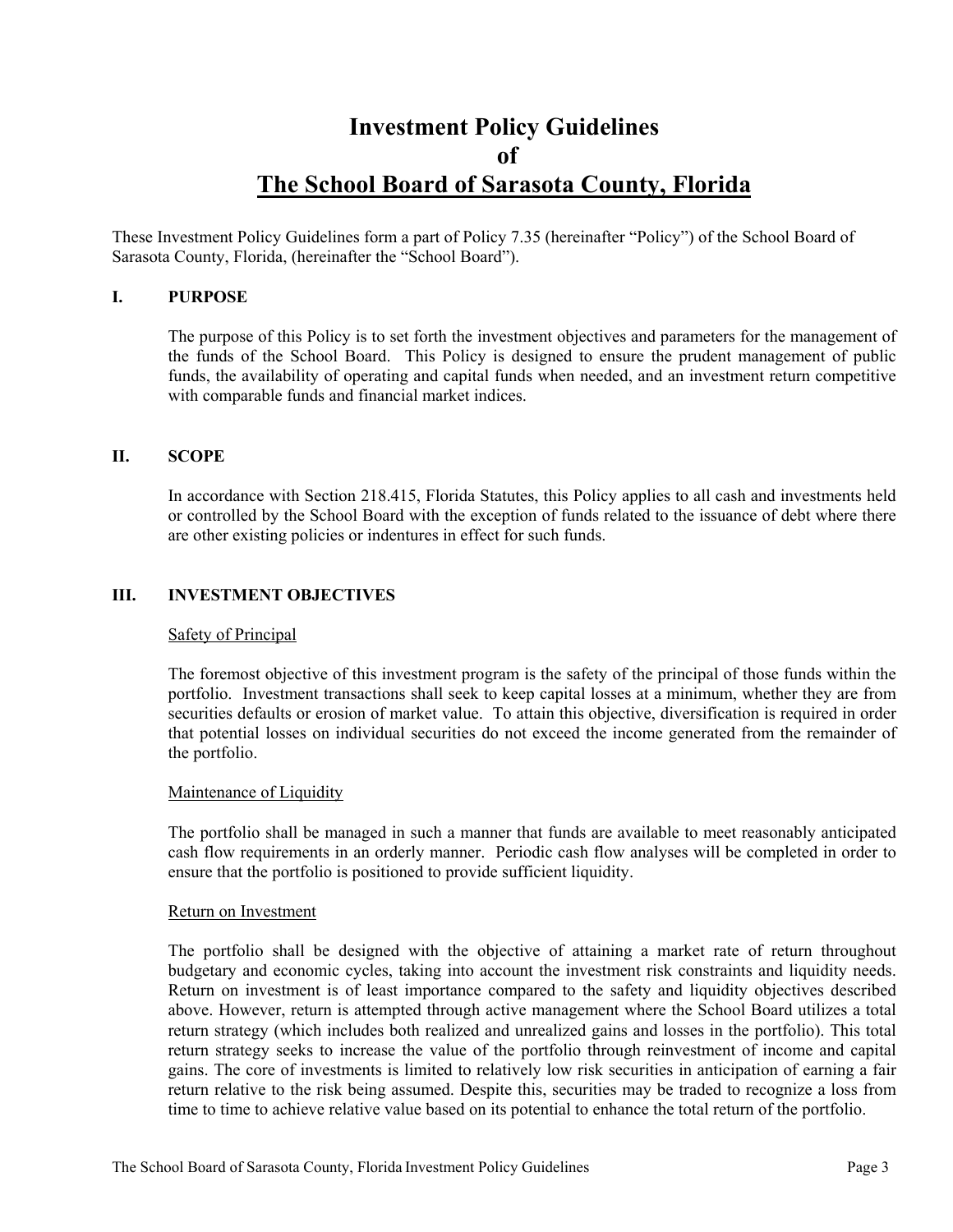#### **IV. DELEGATION OF AUTHORITY**

In accordance with the School Board's administrative policies, the responsibility for providing oversight and direction in regard to the management of the investment program resides with the School Board's Chief Financial Officer. Responsibility for the administration of the investment program is hereby delegated by the School Board Chief Financial Officer to the Treasurer, who shall maintain an Investment Procedures and Internal Controls Manual based on this Policy. The Treasurer shall be responsible for monitoring internal controls, administrative controls and to regulate the activities of the School Board's staff involved with the investment program. The School Board may employ an investment advisor(s) ("Investment Advisor") to assist in managing the School Board's portfolio. Such Investment Advisor(s) must be registered under the Investment Advisors Act of 1940.

#### **V. STANDARDS OF PRUDENCE**

The standard of prudence to be used by investment officials shall be the "Prudent Person" standard and shall be applied in the context of managing the overall investment program. Investment officers acting in accordance with written procedures and this investment Policy and exercising due diligence shall be relieved of personal responsibility for an individual security's credit risk or market price changes, provided deviations from expectation are reported to the School Board in a timely fashion and the liquidity and the sale of securities are carried out in accordance with the terms of this Policy. The "Prudent Person" rule states the following:

Investments shall be made with judgment and care, under circumstances then prevailing, which persons of prudence, discretion and intelligence exercise in the management of their own affairs, not for speculation, but for investment, considering the probable safety of their capital as well as the probable income to be derived from the investment.

While the standard of prudence to be used by investment officials who are officers or employees is the "Prudent Person" standard, any person or firm hired or retained to invest, monitor, or advise concerning these assets shall be held to the higher standard of "Prudent Expert". The standard shall be that in investing and reinvesting moneys and in acquiring, retaining, managing, and disposing of investments of these funds, the contractor shall exercise: the judgment, care, skill, prudence, and diligence under the circumstances then prevailing, which persons of prudence, discretion, and intelligence, acting in a like capacity and familiar with such matters would use in the conduct of an enterprise of like character and with like aims by diversifying the investments of the funds, so as to minimize the risk, considering the probable income as well as the probable safety of their capital.

#### **VI. ETHICS AND CONFLICTS OF INTEREST**

Employees involved in the investment process shall refrain from personal business activity that could conflict with proper execution of the investment program, or which could impair their ability to make impartial investment decisions. Also, employees involved in the investment process shall disclose to the School Board any material financial interests in financial institutions that conduct business with the School Board, and they shall further disclose any material personal financial/investment positions that could be related to the performance of the School Board's investment program.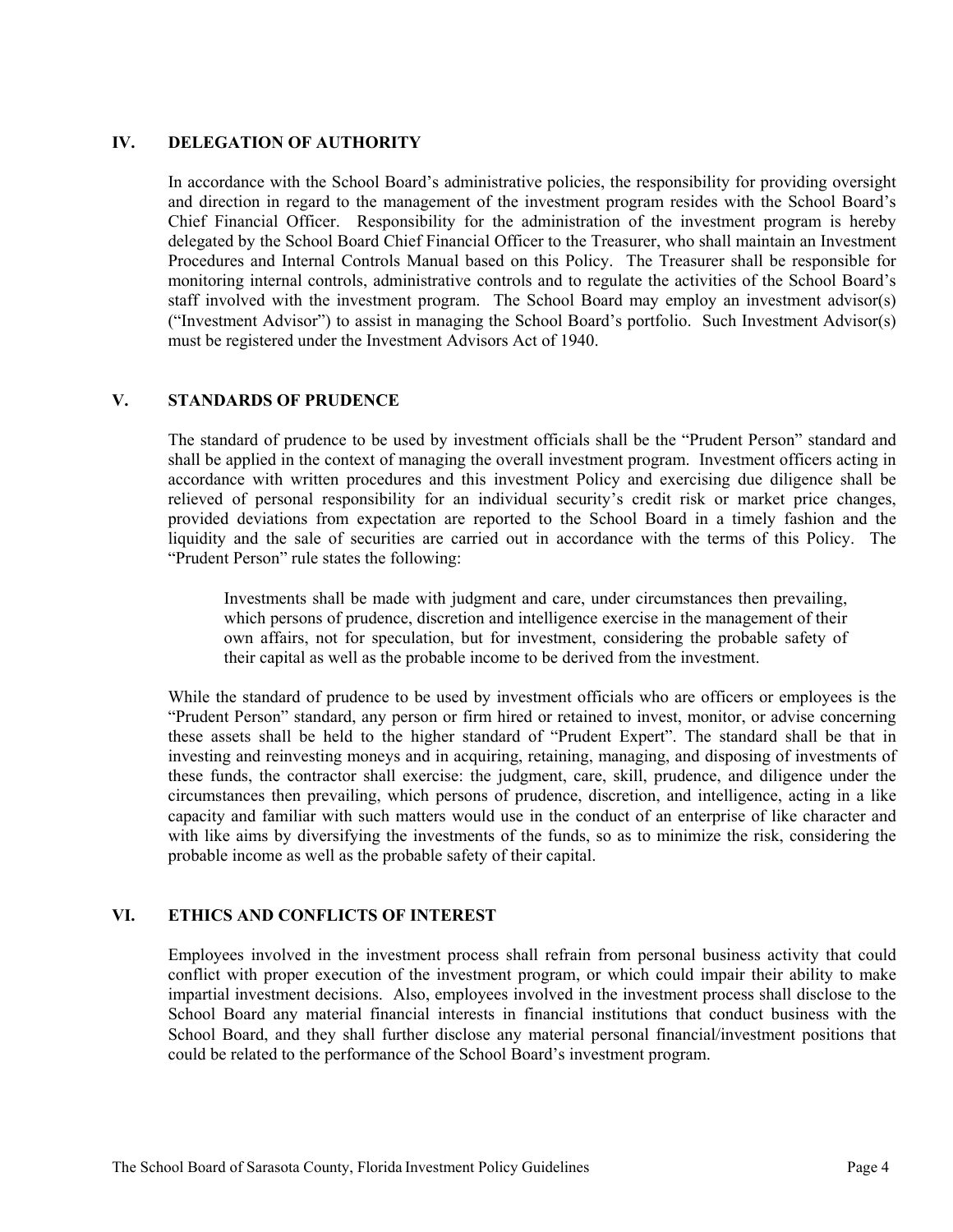#### **VII. INTERNAL CONTROLS AND INVESTMENT PROCEDURES**

The Treasurer shall establish a system of internal controls and operational procedures that are in writing and made a part of the School Board's financial procedures. The internal controls should be designed to prevent losses of funds, which might arise from fraud, employee error, and misrepresentation by third parties, or imprudent actions by employees. The written procedures should include reference to safekeeping, repurchase agreements, separation of transaction authority from accounting and record keeping, wire transfer agreements, banking service contracts, collateral/depository agreements, and "delivery vs. payment" procedures. No person may engage in an investment transaction except as authorized under the terms of this Policy. These procedures are intended to reduce the relatively low risk that material losses may occur and not be detected within a timely period by employees in the normal course of performing their assigned functions.

Independent auditors as a normal part of the annual financial audit to the School Board shall conduct a review of the system of internal controls to ensure compliance with policies and procedures.

#### **VIII. CONTINUING EDUCATION**

The Treasurer, management designee and/or appropriate staff shall annually complete 8 hours of continuing education in subjects or courses of study related to investment practices and products.

#### **IX. AUTHORIZED INVESTMENT INSTITUTIONS AND DEALERS**

Authorized School Board staff shall only purchase securities from financial institutions, which are Qualified Institutions by the School Board or institutions designated as "Primary Dealers" by the Federal Reserve Bank of New York. Authorized School Board staff shall only enter into repurchase agreements with financial institutions that are Qualified Institutions and Primary Dealers as designated by the Federal Reserve Bank of New York.

The School Board's Investment Advisor(s) shall utilize and maintain its own list of approved primary and non-primary securities dealers.

The Treasurer and/or the management designee shall maintain a list of financial institutions and broker/dealers that are approved for investment purposes and only firms meeting the following requirements will be eligible to serve as Qualified Institutions:

- 1) regional dealers that qualify under Securities and Exchange Commission Rule 15C3-1 (uniform net capital rule);
- 2) Capital of no less than \$10,000,000;
- 3) registered as a dealer under the Securities Exchange Act of 1934;
- 4) member of the Financial Industry Regulatory Authority, Inc. (FINRA). ;
- 5) registered to sell securities in Florida; and
- 6) the firm and assigned broker have been engaged in the business of effecting transactions in U.S. government and agency obligations for at least five (5) consecutive years.

All brokers, dealers and other financial institutions deemed to be Qualified Institutions shall be provided with current copies of the School Board's Investment Policy. A current audited financial statement is required to be on file for each financial institution and broker/dealer with which the School Board transacts business.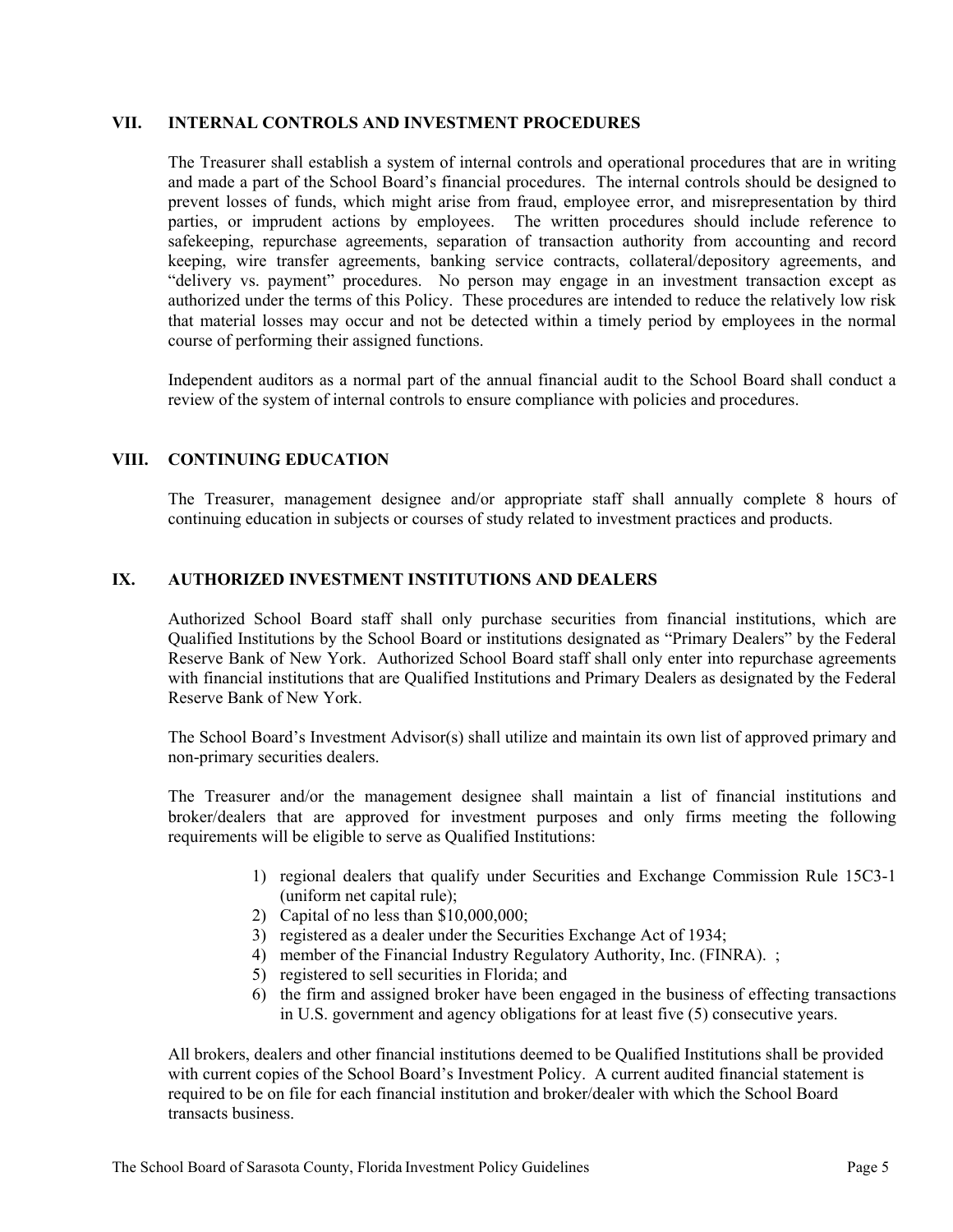#### **X. MATURITY AND LIQUIDITY REQUIREMENTS**

#### **Operating Funds**

To the extent possible, an attempt will be made to match investment maturities with known cash needs and anticipated cash flow requirements. Investments of current operating funds shall have maturities of no longer than twenty-four (24) months.

#### **Core Funds**

Investments of reserves and other non-current operating funds ("core funds" or "surplus fund") shall have a term appropriate to the need for funds, shall not exceed five and one-half (5.50) years. In addition the weighted average effective duration shall not exceed three (3) years.

#### **XI. RISK AND DIVERSIFICATION**

Assets held shall be diversified to control risks resulting from over concentration of assets in a specific maturity, issuer, instruments, dealer, or bank through which these instruments are bought and sold.

#### **XII. MASTER REPURCHASE AGREEMENT**

The Treasurer will require all approved institutions and dealers transacting repurchase agreements to execute and perform as stated in the Securities Industry and Financial Markets Association (SIFMA) Master Repurchase Agreement. All repurchase agreement transactions will adhere to requirements of the SIFMA Master Repurchase Agreement.

#### **XIII. COMPETITIVE SELECTION OF INVESTMENT INSTRUMENTS**

After the Treasurer, management designee or the Investment Advisor has determined the approximate maturity date based on cash flow needs and market conditions and has analyzed and selected one or more optimal types of investments, a minimum of three (3) qualified banks and/or approved broker/dealers must be contacted and asked to provide bids/offers on securities in questions. Bids will be held in confidence until the bid deemed to best meet the investment objectives is determined and selected.

However, if obtaining bids/offers is not feasible and appropriate, securities may be purchased utilizing the comparison to current market price method on an exception basis. Acceptable current market price providers include, but are not limited to:

- A. Tradeweb
- B. Bloomberg Information Systems
- C. Wall Street Journal or a comparable nationally recognized financial publication providing daily market pricing
- D. Daily market pricing provided by the City's custodian or their correspondent institutions

The Treasurer or designated alternate or the Investment Advisor shall utilize the competitive bid process to select the securities to be purchased or sold. Selection by comparison to a current market price, as indicated above, shall only be utilized when, in the judgment of the Treasurer or designated alternate or the Investment Advisor, competitive bidding would inhibit the selection process.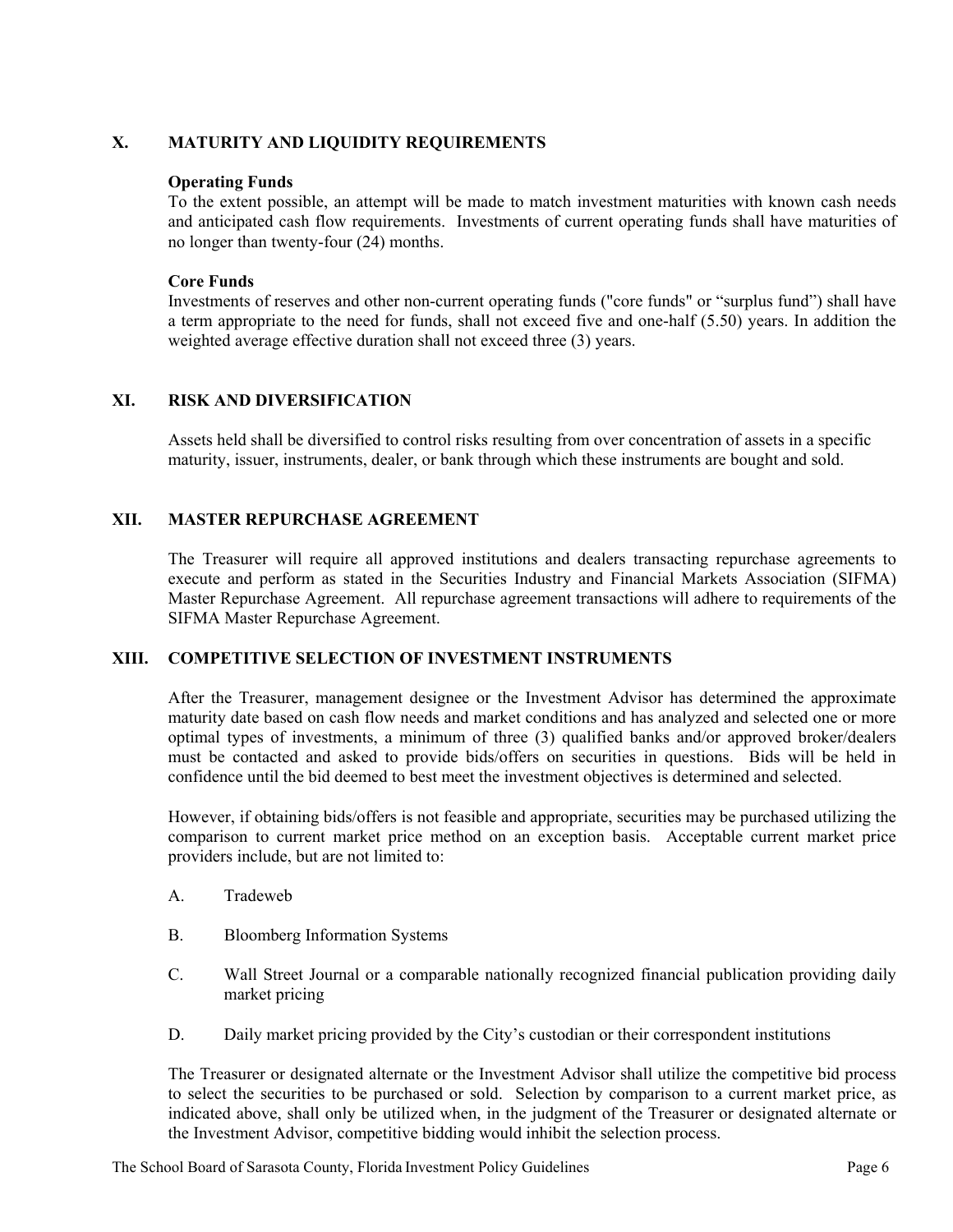Examples of when this method may be used include:

- A. When time constraints, due to unusual circumstances, preclude the use of the competitive bidding process
- B. When no active market exists for the issue being traded due to the age or depth of the issue
- C. When a security is unique to a single dealer, for example, a private placement
- D. When the transaction involves new issues or issues in the "when issued" market

Overnight sweep repurchase agreements will not be bid, but may be placed with the City's depository bank relating to the demand account for which the repurchase agreement was purchased.

#### **XIV. AUTHORIZED INVESTMENTS AND PORTFOLIO COMPOSITION**

Investments should be made subject to the cash flow needs and such cash flows are subject to revisions as market conditions and the School Board's needs change. However, when the invested funds are needed in whole or in part for the purpose originally intended or for more optimal investments, the Treasurer or management designee may sell the investment at the then-prevailing market price and place the proceeds into the proper account at the School Board's custodian.

The following are the investment requirements and allocation limits on security types, issuers, and maturities as established by the School Board. The Treasurer or management designee shall have the option to further restrict investment percentages from time to time based on market conditions, risk and diversification investment strategies. The percentage allocations requirements for investment types and issuers are calculated based on the original cost of each investment at the time of purchase. Investments not listed in this Policy are prohibited.

In the event of a ratings downgrade of a security, the Investment Advisor(s) shall notify the Treasurer within five business days of such a decline in the required rating. The Investment Advisor(s) and the Treasurer will review the individual facts and circumstances of the situation and determine an appropriate course of action.

The allocation limits and security types do not apply to the investment of debt proceeds. These investments shall be governed by the debt covenant included in the debt instrument.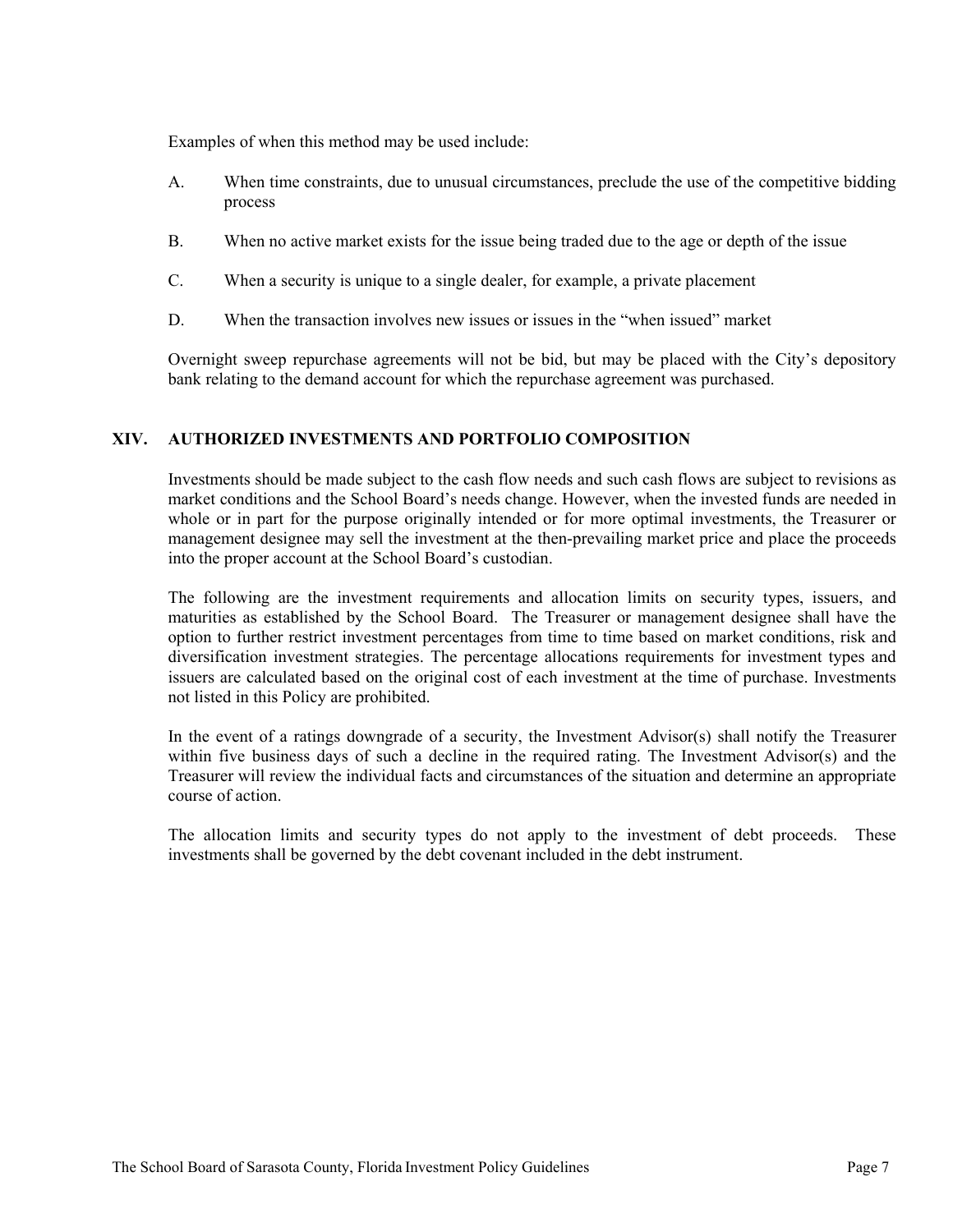| Sector                                                                  | Sector<br>Maximum (%) | Per Issuer<br>Maximum (%) | Minimum Ratings<br>Requirement1                                                                                                                                                                                                                                           | Maximum<br>Maturity                             |
|-------------------------------------------------------------------------|-----------------------|---------------------------|---------------------------------------------------------------------------------------------------------------------------------------------------------------------------------------------------------------------------------------------------------------------------|-------------------------------------------------|
| U.S. Treasury                                                           |                       | 100%                      |                                                                                                                                                                                                                                                                           | 5.50Years                                       |
| <b>GNMA</b>                                                             | 100%                  | 40%                       | N/A                                                                                                                                                                                                                                                                       | $(5.50 \text{ year avg.})$<br>life <sup>4</sup> |
| Other U.S. Government Guaranteed (e.g. AID,<br>GTC)                     |                       | 10%                       |                                                                                                                                                                                                                                                                           | for GNMA)                                       |
| Federal Agency/GSE:<br>FNMA, FHLMC, FHLB, FFCB                          | $80\%$                | $40\%$ <sup>3</sup>       | N/A                                                                                                                                                                                                                                                                       | 5.50 Years                                      |
| Federal Agency/GSE<br>other than those above                            |                       | 10%                       |                                                                                                                                                                                                                                                                           |                                                 |
| Supranationals<br>where U.S. is a shareholder and voting member         | 10%                   | $5\%$                     | Highest ST or Highest LT<br><b>Rating Categories</b><br>$(A-1/P-1, AAA-/Aaa3, or$<br>equivalent)                                                                                                                                                                          | 5.50 Years                                      |
| Corporates                                                              | $35\%$ <sup>2</sup>   | $5\%$                     | Highest ST or Three Highest<br><b>LT Rating Categories</b><br>$(A-1/P-1, A-/A3$ or<br>equivalent)                                                                                                                                                                         | 5.50 Years                                      |
| Municipals                                                              | 25%                   | $5\%$                     | Highest ST or Three Highest<br><b>LT Rating Categories</b><br>$(SP-1/MIG 1, A-A3, or$<br>equivalent)                                                                                                                                                                      | 5.50 Years                                      |
| Agency Mortgage-Backed Securities (MBS)                                 | 25%                   | $40\%$ <sup>3</sup>       | N/A                                                                                                                                                                                                                                                                       | 5.50 Years<br>Avg. Life <sup>4</sup>            |
| Asset-Backed Securities (ABS)                                           | 10%                   | 5%                        | Highest ST or LT Rating<br>$(A-1+/P-1, AAA/Aaa, or$<br>equivalent)                                                                                                                                                                                                        | 2 Years<br>Avg. Life <sup>4</sup>               |
| Non-Negotiable Certificate of Deposit and<br><b>Savings Accounts</b>    | 50%                   | 25%                       | None, if fully collateralized.                                                                                                                                                                                                                                            | 1 Years                                         |
| Commercial Paper (CP)                                                   | $35\%$ <sup>2</sup>   | 5%                        | <b>Highest ST Rating Category</b><br>$(A-1/P-1, or equivalent)$                                                                                                                                                                                                           | 270 Days                                        |
| Repurchase Agreements (Repo or RP)                                      | 25%                   | $10\%$                    | Counterparty (or if the<br>counterparty is not rated by an<br>NRSRO, then the<br>counterparty's parent) must be<br>rated in the Highest ST Rating<br>Category<br>$(A-1/P-1, or equivalent)$<br>If the counterparty is a Federal<br>Reserve Bank, no rating is<br>required | 1 Year                                          |
| Money Market Funds (MMFs)                                               | 50%                   | 25%                       | Highest Fund Rating by all<br>NRSROs who rate the fund<br>(AAAm/Aaa-mf, or<br>equivalent)                                                                                                                                                                                 | N/A                                             |
| Intergovernmental Pools (LGIPs)                                         | 50%                   | 25%                       | Highest Fund Quality and<br><b>Volatility Rating Categories</b><br>by all NRSROs, if rated<br>(AAAm/AAAf, S1, or<br>equivalent)                                                                                                                                           | N/A                                             |
| Florida Local Government Surplus Funds Trust<br>Funds ("Florida Prime") | 75%                   | N/A                       | Highest Fund Rating by all<br>NRSROs who rate the fund<br>(AAAm/Aaa-mf, or                                                                                                                                                                                                | $\rm N/A$                                       |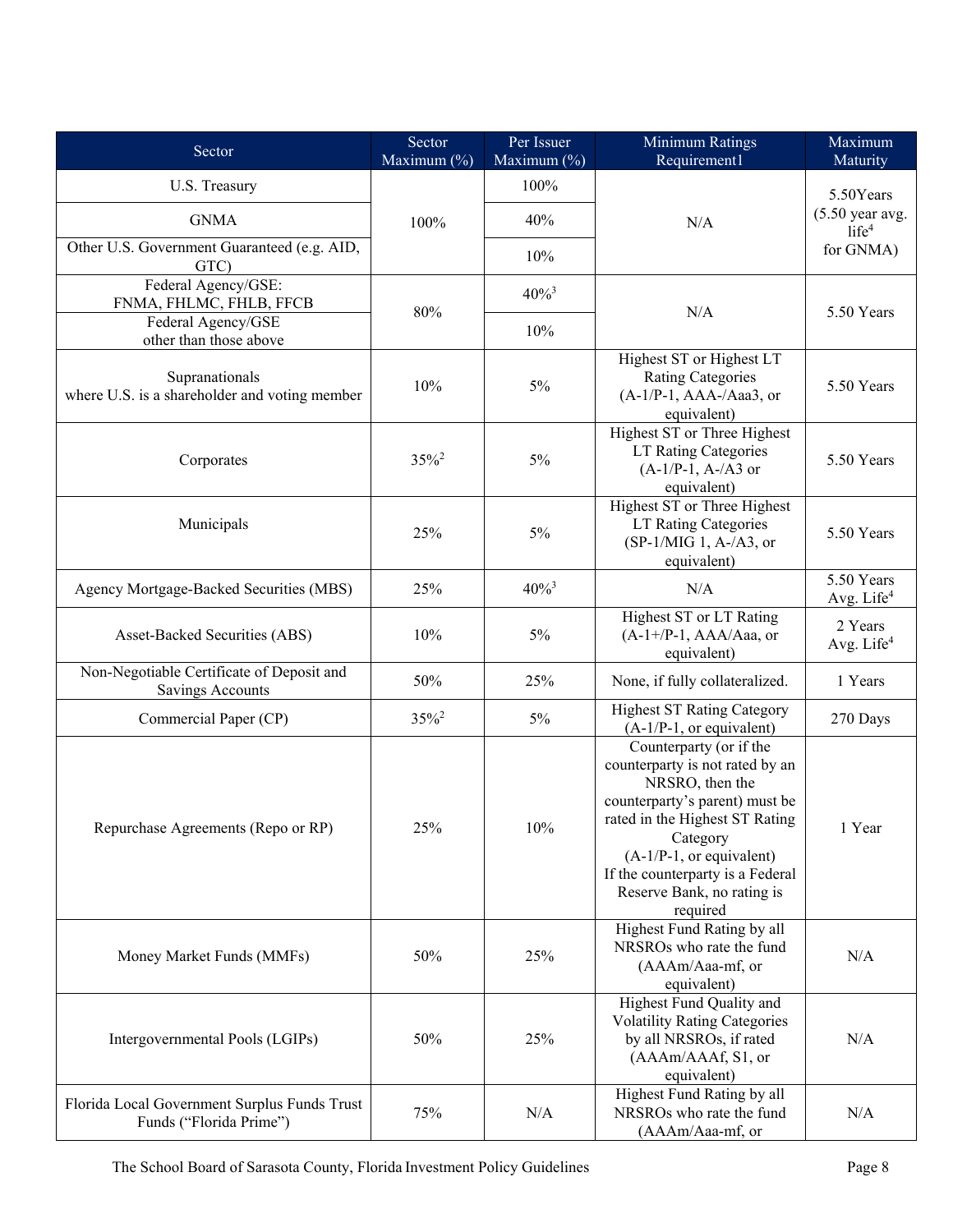| <b>N</b> T<br>Notes |  |  |
|---------------------|--|--|

<sup>1</sup> Rating by at least one Nationally Recognized Statistical Ratings Organization ("NRSRO"). ST=Short-term; LT=Long-term.

 $2$  Maximum allocation to all corporate and bank credit instruments is 50% combined.

<sup>3</sup> Maximum exposure to any one Federal agency, including the combined holdings of Agency debt and Agency MBS, is 40%.

| <sup>4</sup> The maturity limit for MBS and ABS is based on the expected average life at time of purchase, measured using Bloomberg or other |  |
|----------------------------------------------------------------------------------------------------------------------------------------------|--|
| industry standard methods.                                                                                                                   |  |

\* Federal National Mortgage Association (FNMA); Federal Home Loan Mortgage Corporation (FHLMC); Federal Home Loan Bank or its District banks (FHLB); Federal Farm Credit Bank (FFCB).

- 1. **U.S. Treasury & Government Guaranteed** U.S. Treasury obligations, and obligations the principal and interest of which are backed or guaranteed by the full faith and credit of the U.S. Government.
- 2. **Federal Agency/GSE** Debt obligations, participations or other instruments issued or fully guaranteed by any U.S. Federal agency, instrumentality or government-sponsored enterprise (GSE).
- 3. **Supranationals –** U.S. dollar denominated debt obligations of a multilateral organization of governments where U.S. is a shareholder and voting member.
- 4. **Corporates** U.S. dollar denominated corporate notes, bonds or other debt obligations issued or guaranteed by a domestic corporation, financial institution, non-profit, or other entity.
- 5. **Municipals** Obligations, including both taxable and tax-exempt, issued or guaranteed by any State, territory or possession of the United States, political subdivision, public corporation, authority, agency board, instrumentality or other unit of local government of any State or territory.
- 6. **Agency Mortgage Backed Securities** Mortgage-backed securities (MBS), backed by residential, multifamily or commercial mortgages, that are issued or fully guaranteed as to principal and interest by a U.S. Federal agency or government sponsored enterprise, including but not limited to pass-throughs, collateralized mortgage obligations (CMOs) and REMICs.
- 7. **Asset-Backed Securities** Asset-backed securities (ABS) whose underlying collateral consists of loans, leases or receivables, including but not limited to auto loans/leases, credit card receivables, student loans, equipment loans/leases, or home-equity loans.
- 8. **Non-Negotiable Certificate of Deposit and Savings Accounts** Non-negotiable interest bearing time certificates of deposit, or savings accounts in banks organized under the laws of this state or in national banks organized under the laws of the United States and doing business in this state, provided that any such deposits are secured by the Florida Security for Public Deposits Act, Chapter 280, Florida Statutes.
- 9. **Commercial Paper –** U.S. dollar denominated commercial paper issued or guaranteed by a domestic corporation, company, financial institution, trust or other entity, including both unsecured debt and assetbacked programs.
- 10. **Repurchase Agreements** Repurchase agreements (Repo or RP) that meet the following requirements:
	- a. Must be governed by a written SIFMA Master Repurchase Agreement which specifies securities eligible for purchase and resale, and which provides the unconditional right to liquidate the underlying securities should the Counterparty default or fail to provide full timely repayment.
	- b. Counterparty must be a Federal Reserve Bank, a Primary Dealer as designated by the Federal Reserve Bank of New York, or a nationally chartered commercial bank.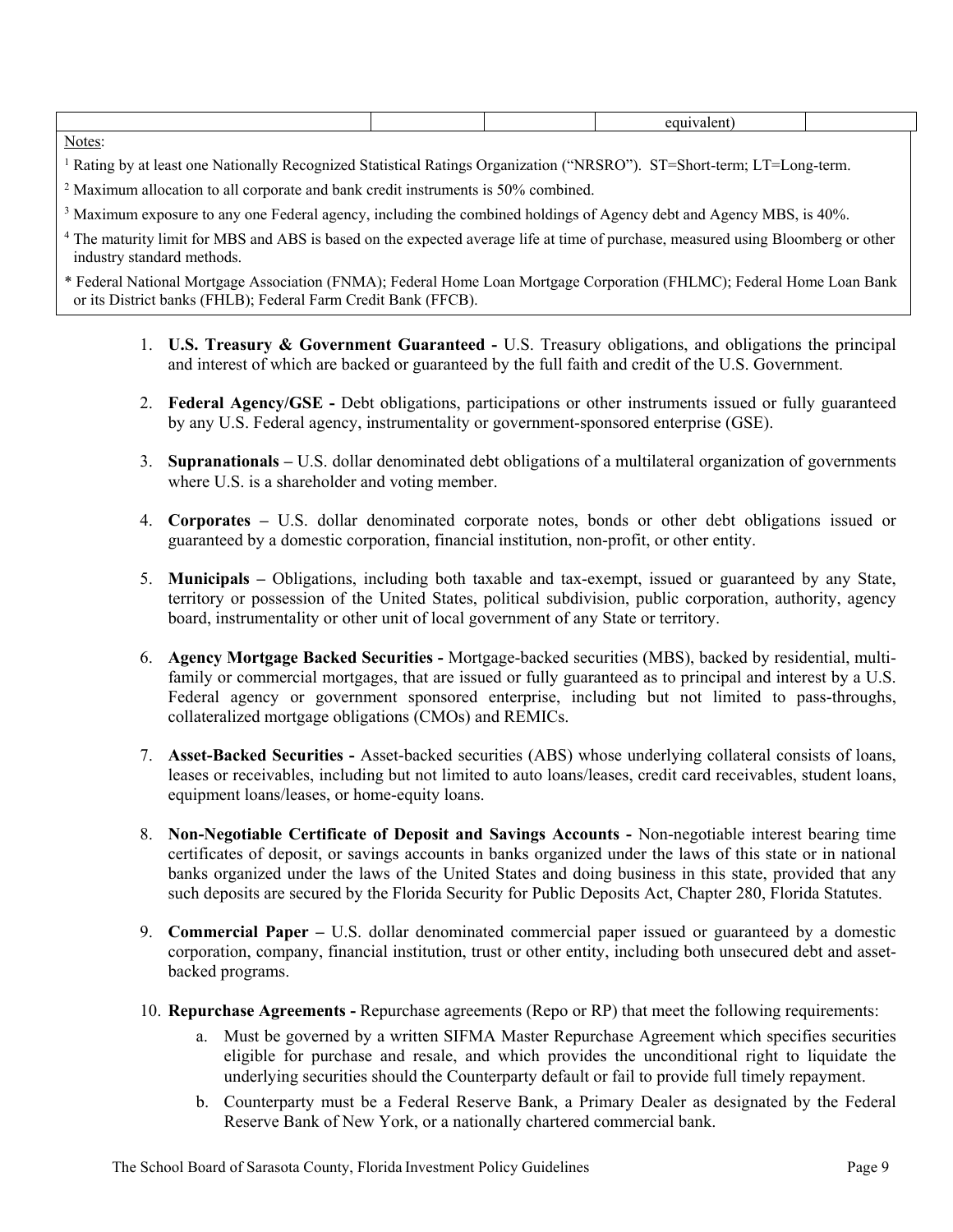- c. Securities underlying repurchase agreements must be delivered to a third party custodian under a written custodial agreement and may be of deliverable or tri-party form. Securities must be held in the City's custodial account or in a separate account in the name of the City.
- d. Acceptable underlying securities include only securities that are direct obligations of, or that are fully guaranteed by, the United States or any agency of the United States, or U.S. Agency-backed mortgage related securities.
- e. Underlying securities must have an aggregate current market value of at least 102% (or 100% if the counterparty is a Federal Reserve Bank) of the purchase price plus current accrued price differential at the close of each business day.
- f. Final term of the agreement must be 1 year or less.
- 11. **Money Market Funds** Shares in open-end and no-load money market mutual funds, provided such funds are registered under the Investment Company Act of 1940 and operate in accordance with Rule 2a-7.

A thorough investigation of any money market fund is required prior to investing, and on an annual basis. Attachment A is a questionnaire that contains a list of questions, to be answered prior to investing, that cover the major aspects of any investment pool/fund. A current prospectus must be obtained.

12. **Local Government Investment Pools –** State, local government or privately-sponsored investment pools that are authorized pursuant to state law.

A thorough investigation of any intergovernmental investment pool is required prior to investing, and on an annual basis. Attachment A is a questionnaire that contains a list of questions, to be answered prior to investing, that cover the major aspects of any investment pool/fund. A current prospectus must be obtained.

13. **The Florida Local Government Surplus Funds Trust Funds ("Florida Prime")** A thorough investigation of the Florida Prime is required prior to investing, and on an annual basis. Attachment A is a questionnaire that contains a list of questions, to be answered prior to investing, that cover the major aspects of any investment pool/fund. A current prospectus or portfolio report must be obtained.

#### **General Investment and Portfolio Limits**

- 1. General investment limitations:
	- a. Investments must be denominated in U.S. dollars and issued for legal sale in U.S. markets.
	- b. Minimum ratings are based on the highest rating by any one Nationally Recognized Statistical Ratings Organization ("NRSRO"), unless otherwise specified.
	- c. All limits and rating requirements apply at time of purchase.
	- d. Should a security fall below the minimum credit rating requirement for purchase, the Investment Advisor will notify the Treasurer.
	- e. The maximum maturity (or average life for MBS/ABS) of any investment is 5.50 years. Maturity and average life are measured from settlement date. The final maturity date can be based on any mandatory call, put, pre-refunding date, or other mandatory redemption date.
- 2. General portfolio limitations:
	- a. The maximum effective duration of the aggregate portfolio is 3 years.
- 3. Investment in the following are permitted, provided they meet all other policy requirements: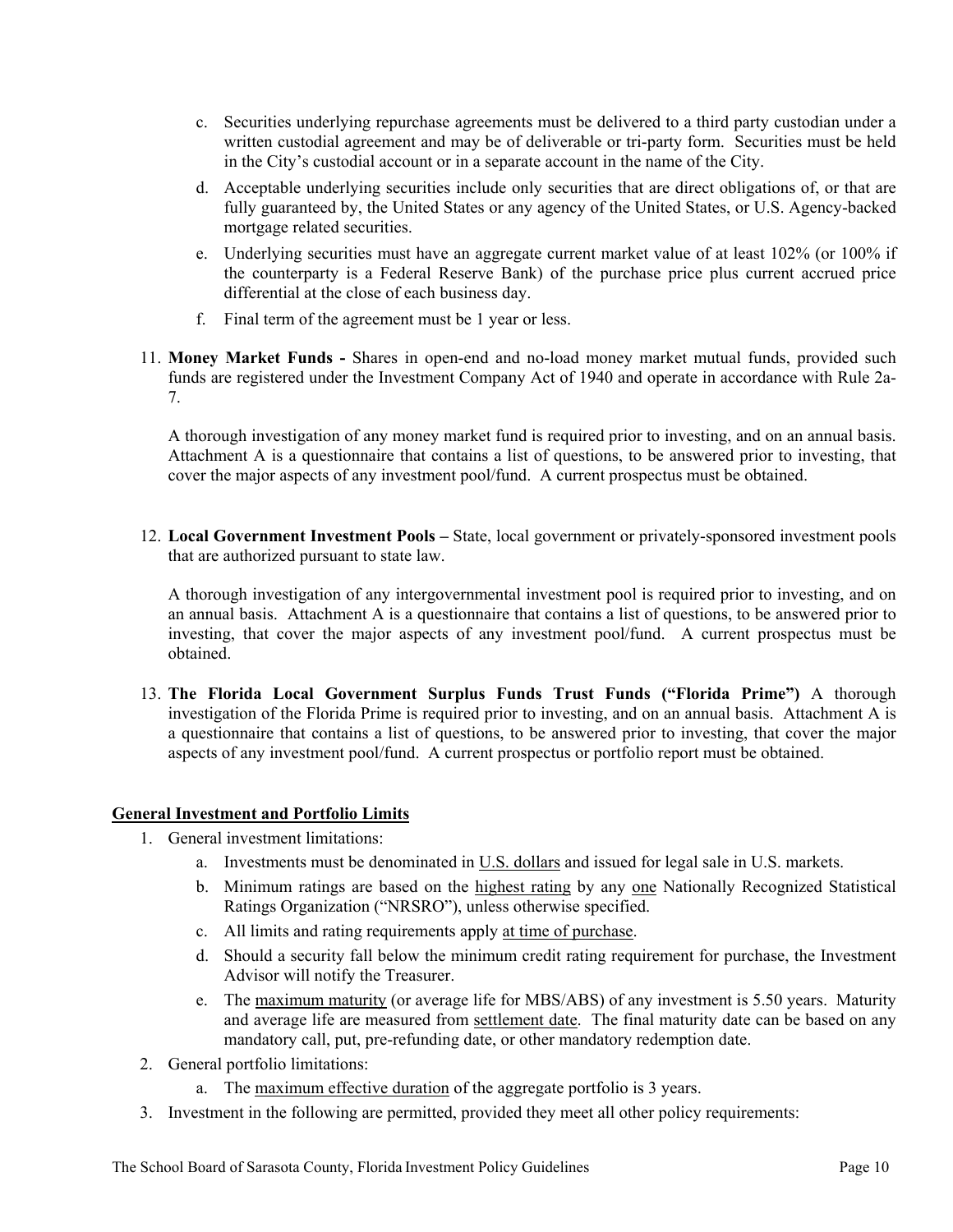- a. Callable, step-up callable, called, pre-refunded, putable and extendable securities, as long as the effective final maturity meets the maturity limits for the sector
- b. Variable-rate and floating-rate securities
- c. Subordinated, secured and covered debt, if it meets the ratings requirements for the sector
- d. Zero coupon issues and strips, excluding agency mortgage-backed Interest-only structures (I/Os)
- e. Treasury TIPS
- 4. The following are **NOT PERMITTED** investments, unless specifically authorized by statute and with prior approval of the governing body**:**
	- a. Trading for speculation
	- b. Derivatives
	- c. Mortgage-backed interest-only structures (I/Os)
	- d. Inverse or leveraged floating-rate and variable-rate instruments
	- e. Currency, equity, index and event-linked notes (e.g. range notes), or other structures that could return less than par at maturity
	- f. Private placements and direct loans, except as may be legally permitted by Rule 144A or commercial paper issued under a 4(2) exemption from registration
	- g. Convertible, high yield, and non-U.S. dollar denominated debt
	- h. Short sales
	- i. Use of leverage
	- j. Futures and options
	- k. Mutual funds, other than fixed-income mutual funds and ETFs, and money market funds
	- l. Equities, commodities, currencies and hard assets

#### **XV. DERIVATIVES AND REVERSE REPURCHASE AGREEMENTS**

Investment in any derivative products or the use of reverse repurchase agreements is prohibited, unless otherwise stated in Section XIV. A "derivative" is defined as a financial instrument the value of which depends on, or is derived from, the value of one or more underlying assets or indices or asset values. For example this includes, but is not limited to the following: options, forward contracts, futures, stripped mortgage-backed securities, structured notes and swaps.

#### **XVI. PERFORMANCE MEASUREMENTS**

In order to assist in the evaluation of portfolio performance, the School Board will use performance benchmarks for short-term and long-term portfolios. The use of benchmarks will allow the School Board to measure its returns against other investors in the same markets.

- A. Investment performance of funds designated as short-term funds and other funds that must maintain a high degree of liquidity will be compared to the return on the S&P Rated GIP Index Government 30 Day Yield. Investments of current operating funds shall have maturities of no longer than twentyfour (24) months.
- B. Investment performance of funds designated as core funds and other non-operating funds that have a longer-term investment horizon will be compared to the Merrill Lynch 1-3 Year U.S. Treasury Note Index and the portfolio's total rate of return will be compared to this benchmark. The appropriate index will have a duration and asset mix that approximates the portfolio and will be utilized as a benchmark to be compared to the portfolio's total rate of return.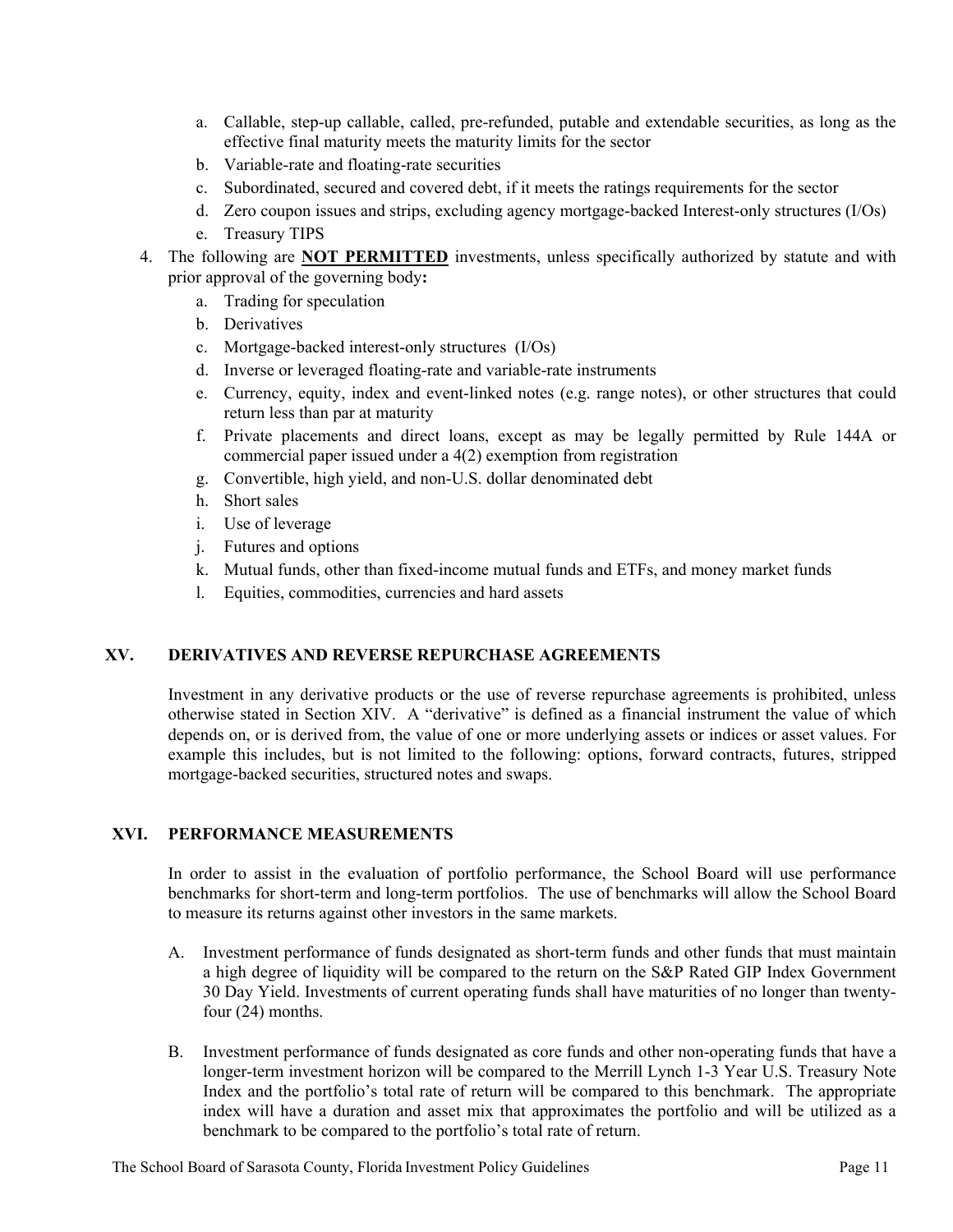#### **XVII. REPORTING**

The Treasurer, management designee and/or Investment Advisor(s) shall provide the Chief Financial Officer with a "Quarterly Investment Report" that summarizes but not limited to the following:

- A. Recent market conditions, economic developments and anticipated investment conditions.
- B. The investment strategies employed in the most recent quarter.
- C. A description of all securities held in investment portfolios at month-end.
- D. If applicable, the total rate of return for the quarter and year-to-date versus appropriate benchmarks or quarter end yield to maturity of cost versus the benchmark's yield.
- E. Any areas of the Policy concern warranting possible revisions to current or planned investment strategies. The market values presented in these reports will be consistent with accounting guidelines in GASB Statement 31.

On an annual basis, the Treasurer's designee shall submit to the School Board a written report on all invested funds. The annual report shall provide all, but not limited to, the following: a complete list of all invested funds, name or type of security in which the funds are invested, the amount invested, the maturity date, earned income, the book value, the market value, the yield on each investment.

The annual report will show performance on both a book value and total rate of return basis and will compare the results to the above-stated performance benchmarks. All investments shall be reported at fair value per GASB Statement 31. Investment reports shall be available to the public.

#### **XVIII. THIRD-PARTY CUSTODIAL AGREEMENTS**

Securities, with the exception of certificates of deposits, shall be held with a third party custodian; and all securities purchase by, and all collateral obtained by the School Board should be properly designated as an asset of the School Board. The securities must be held in an account separate and apart from the assets of the financial institution. A third party custodian is defined as any bank depository chartered by the Federal Government, the State of Florida, or any other state or territory of the United States which has a branch or principal place of business in the State of Florida, or by a national association organized and existing under the laws of the United States which is authorized to accept and execute trusts and which is doing business in the State of Florida. Certificates of deposits will be placed in the provider's safekeeping department for the term of the deposit.

The custodian shall accept transaction instructions only from those persons who have been duly authorized by the Chief Financial Officer and which authorization has been provided, in writing, to the custodian. No withdrawal of securities, in whole or in part, shall be made from safekeeping, shall be permitted unless by such a duly authorized person.

The custodian shall provide the Treasurer or management designee with safekeeping statements that provide detail information on the securities held by the custodian. On a monthly basis, the custodian will also provide reports that list all securities held for the School Board, the book value of holdings and the market value as of month-end.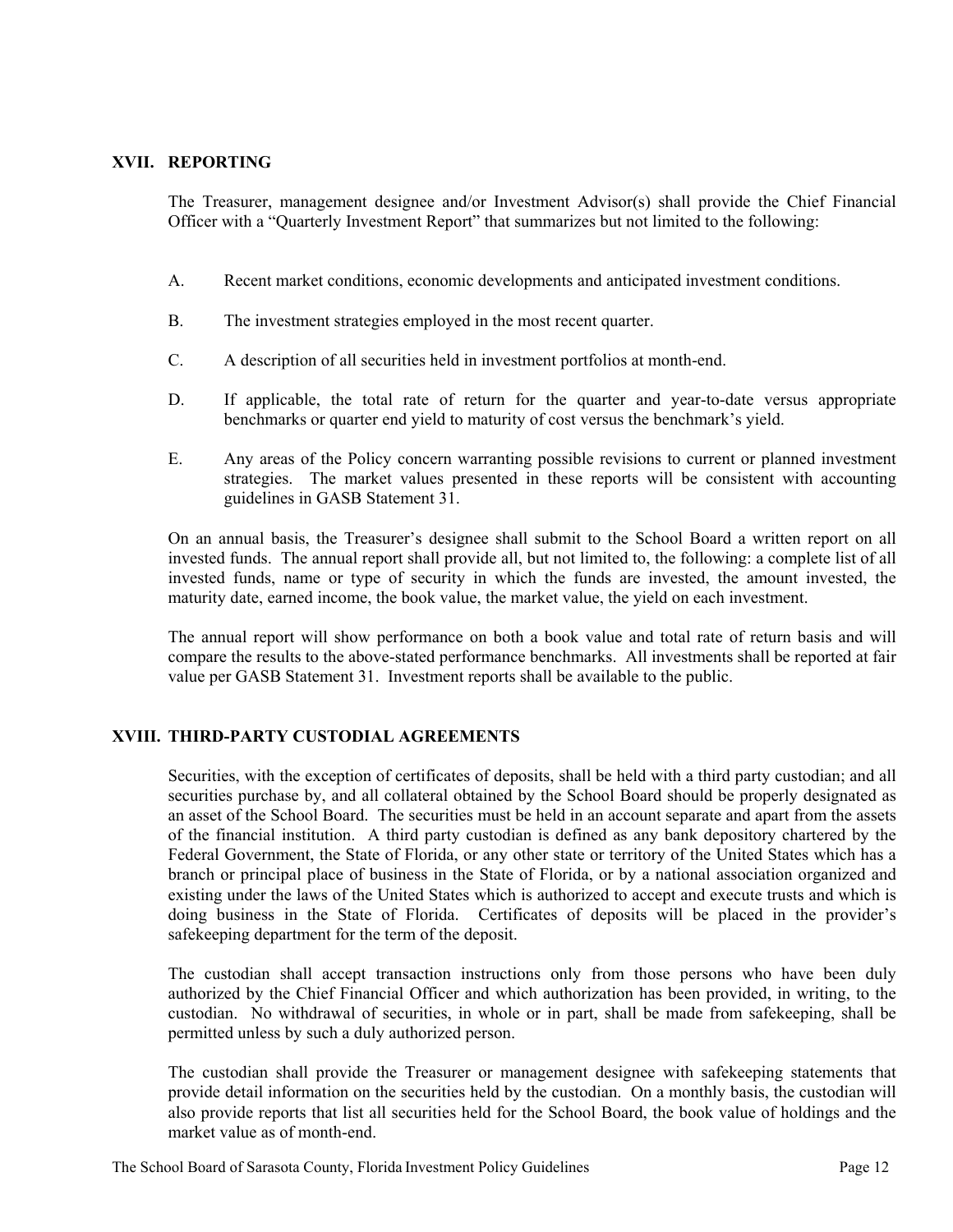Security transactions between a broker/dealer and the custodian involving the purchase or sale of securities by transfer of money or securities must be made on a "delivery vs. payment" basis, if applicable, to ensure that the custodian will have the security or money, as appropriate, in hand at the conclusion of the transaction. Securities held as collateral shall be held free and clear of any liens.

#### **XIX. INVESTMENT POLICY ADOPTION**

The Investment Policy shall be adopted by School Board resolution. The Treasurer and the Investment Advisor shall review the Policy annually and submit recommendations to the Chief Financial Officer for review and approval. If a change in the Policy is recommended for approval by the Chief Financial Officer, the Treasurer will prepare the necessary report to the School Board.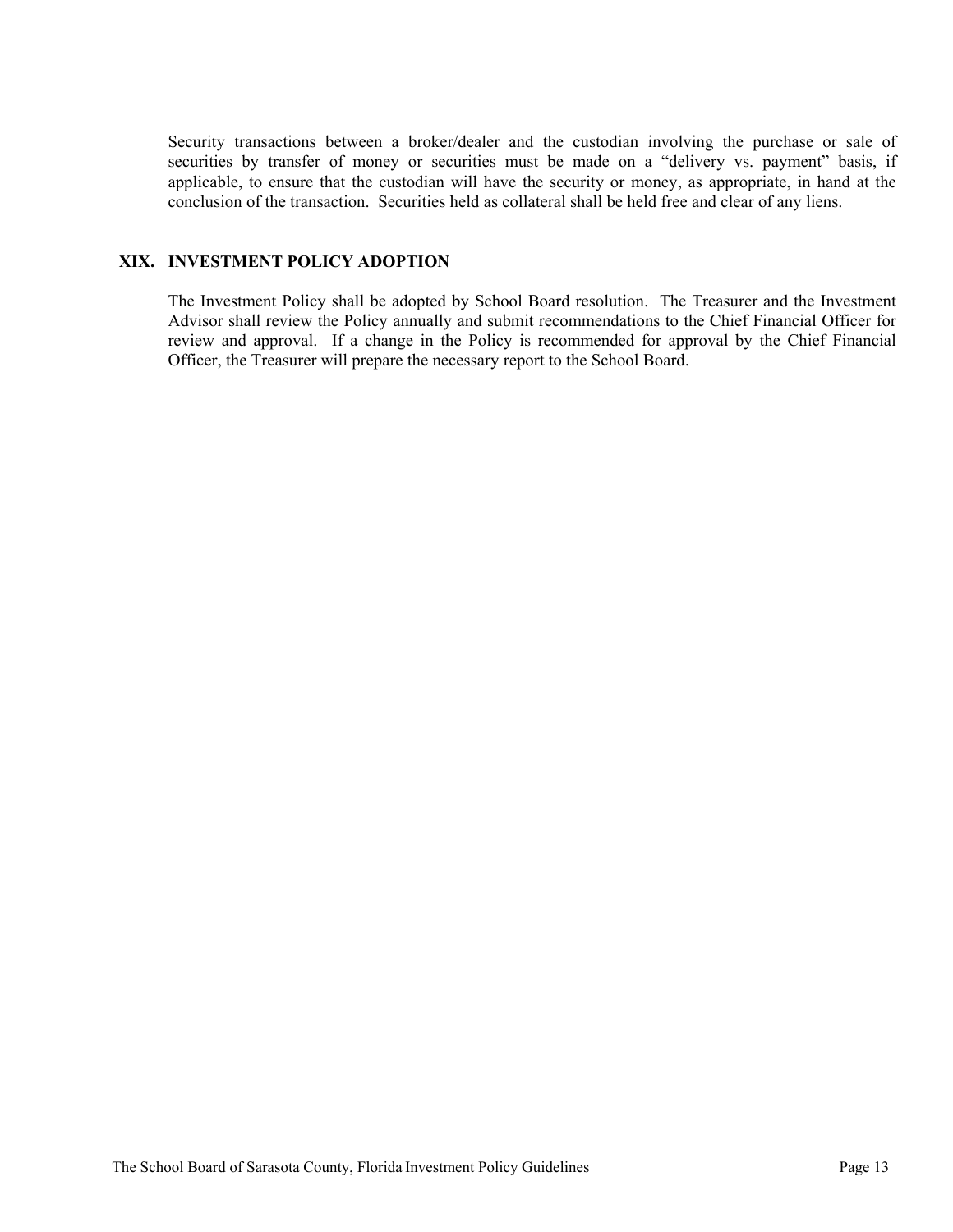#### **Attachment A Glossary of Cash and Investment Management Terms**

**Accrued Interest.** Interest earned but which has not yet been paid or received.

**Agency.** See "Federal Agency Securities."

**Ask Price.** Price at which a broker/dealer offers to sell a security to an investor. Also known as "offered price."

**Asset Backed Securities (ABS).** A fixed-income security backed by notes or receivables against assets other than real estate. Generally issued by special purpose companies that "own" the assets and issue the ABS. Examples include securities backed by auto loans, credit card receivables, home equity loans, manufactured housing loans, farm equipment loans, and aircraft leases.

**Average Life.** The average length of time that an issue of serial bonds and/or term bonds with a mandatory sinking fund feature is expected to be outstanding.

**Bankers' Acceptance (BA's).** A draft or bill of exchange drawn upon and accepted by a bank. Frequently used to finance shipping of international goods. Used as a short-term credit instrument, bankers' acceptances are traded at a discount from face value as a money market instrument in the secondary market on the basis of the credit quality of the guaranteeing bank.

**Basis Point.** One hundredth of one percent, or 0.01%. Thus 1% equals 100 basis points.

**Bearer Security.** A security whose ownership is determined by the holder of the physical security. Typically, there is no registration on the issuer's books. Title to bearer securities is transferred by delivery of the physical security or certificate. Also known as "physical securities."

**Benchmark Bills:** In November 1999, FNMA introduced its Benchmark Bills program, a short-term debt securities issuance program to supplement its existing discount note program. The program includes a schedule of larger, weekly issues in three- and six-month maturities and biweekly issues in one-year for Benchmark Bills. Each issue is brought to market via a Dutch (single price) auction. FNMA conducts a weekly auction for each Benchmark Bill maturity and accepts both competitive and non-competitive bids through a web based auction system. This program is in addition to the variety of other discount note maturities, with rates posted on a daily basis, which FNMA offers. FNMA's Benchmark Bills are unsecured general obligations that are issued in bookentry form through the Federal Reserve Banks. There are no periodic payments of interest on Benchmark Bills, which are sold at a discount from the principal amount and payable at par at maturity. Issues under the Benchmark program constitute the same credit standing as other FNMA discount notes; they simply add organization and liquidity to the short-term Agency discount note market.

**Benchmark Notes/Bonds:** Benchmark Notes and Bonds are a series of FNMA "bullet" maturities (non-callable) issued according to a pre-announced calendar. Under its Benchmark Notes/Bonds program, 2, 3, 5, 10, and 30 year maturities are issued each quarter. Each Benchmark Notes new issue has a minimum size of \$4 billion, 30 year new issues having a minimum size of \$1 billion, with re-openings based on investor demand to further enhance liquidity. The amount of non-callable issuance has allowed FNMA to build a yield curve in Benchmark Notes and Bonds in maturities ranging from 2 to 30 years. The liquidity emanating from these large size issues has facilitated favorable financing opportunities through the development of a liquid overnight and term repo market. Issues under the Benchmark program constitute the same credit standing as other FNMA issues; they simply add organization and liquidity to the intermediate- and long-term Agency market.

**Benchmark.** A market index used as a comparative basis for measuring the performance of an investment portfolio. A performance benchmark should represent a close correlation to investment guidelines, risk tolerance, and duration of the actual portfolio's investments.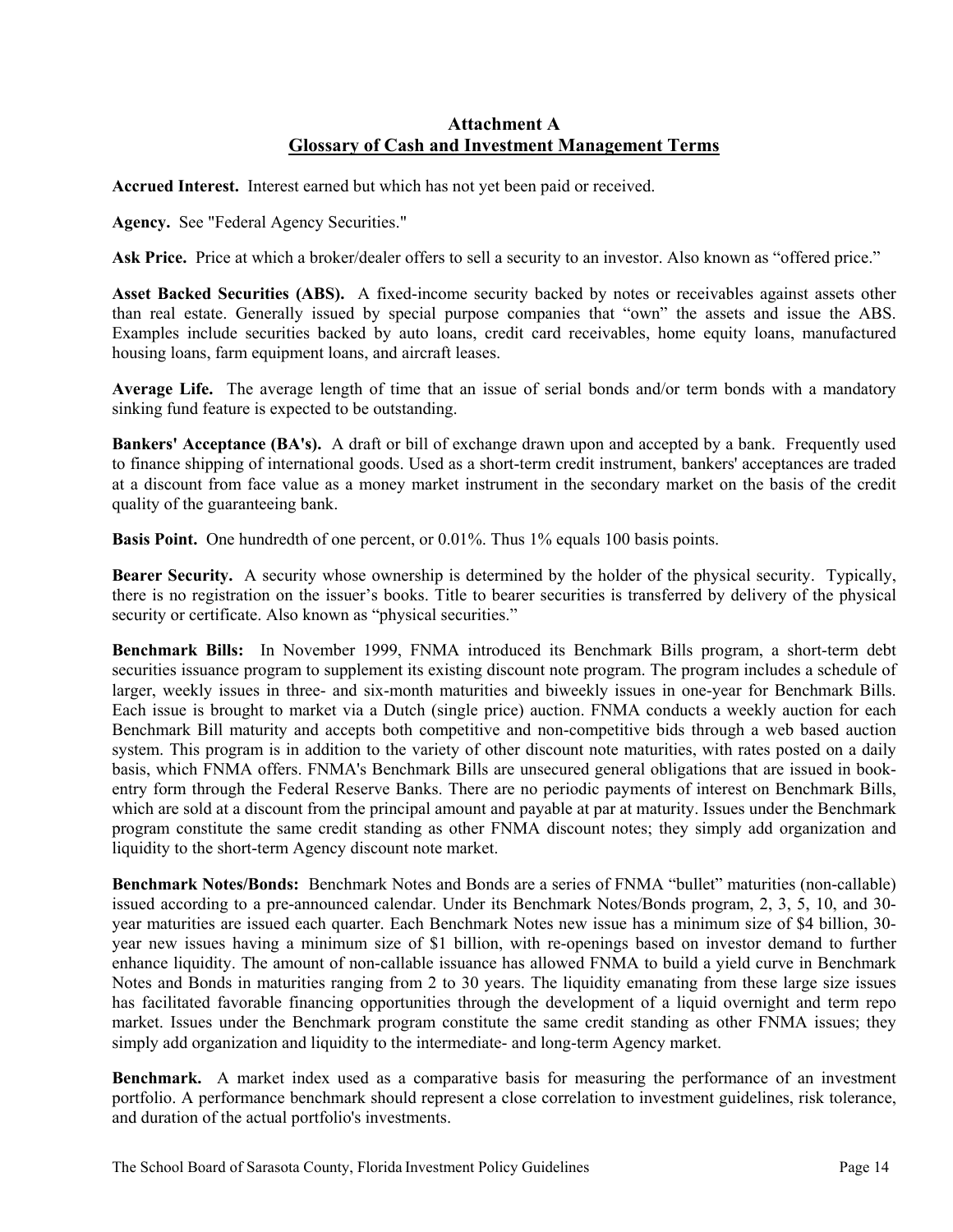**Bid Price.** Price at which a broker/dealer offers to purchase a security from an investor.

**Bond.** Financial obligation for which the issuer promises to pay the bondholder (the purchaser or owner of the bond) a specified stream of future cash-flows, including periodic interest payments and a principal repayment.

**Book Entry Securities.** Securities that are recorded in a customer's account electronically through one of the financial markets electronic delivery and custody systems, such as the Fed Securities wire, DTC, and PTC

(as opposed to bearer or physical securities). The trend is toward a certificate-free society in order to cut down on paperwork and to diminish investors' concerns about the certificates themselves. The vast majority of securities are now book entry securities.

**Book Value.** The value at which a debt security is reflected on the holder's records at any point in time. Book value is also called "amortized cost" as it represents the original cost of an investment adjusted for amortization of premium or accretion of discount. Also called "carrying value." Book value can vary over time as an investment approaches maturity and differs from "market value" in that it is not affected by changes in market interest rates.

**Broker/Dealer.** A person or firm transacting securities business with customers. A "broker" acts as an agent between buyers and sellers, and receives a commission for these services. A "dealer" buys and sells financial assets from its own portfolio. A dealer takes risk by owning inventory of securities, whereas a broker merely matches up buyers and sellers. See also "Primary Dealer."

**Bullet Notes/Bonds.** Notes or bonds that have a single maturity date and are non-callable.

**Call Date.** Date at which a call option may be or is exercised.

**Call Option.** The right, but not the obligation, of an issuer of a security to redeem a security at a specified value and at a specified date or dates prior to its stated maturity date. Most fixed-income calls are a par, but can be at any previously established price. Securities issued with a call provision typically carry a higher yield than similar securities issued without a call feature. There are three primary types of call options (1) European - one-time calls, (2) Bermudan - periodically on a predetermined schedule (quarterly, semi-annual, annual), and (3) American continuously callable at any time on or after the call date. There is usually a notice period of at least 5 business days prior to a call date.

**Callable Bonds/Notes.** Securities which contain an imbedded call option giving the issuer the right to redeem the securities prior to maturity at a predetermined price and time.

**Certificate of Deposit (CD).** Bank obligation issued by a financial institution generally offering a fixed rate of return (coupon) for a specified period of time (maturity). Can be as long as 10 years to maturity, but most CDs purchased by public agencies are one year and under.

**Collateral.** Investment securities or other property that a borrower pledges to secure repayment of a loan, secure deposits of public monies, or provide security for a repurchase agreement.

**Collateralization.** Process by which a borrower pledges securities, property, or other deposits for securing the repayment of a loan and/or security.

**Collateralized Mortgage Obligation (CMO).** A security that pools together mortgages and separates them into short, medium, and long-term positions (called tranches). Tranches are set up to pay different rates of interest depending upon their maturity. Interest payments are usually paid monthly. In "plain vanilla" CMOs, principal is not paid on a tranche until all shorter tranches have been paid off. This system provides interest and principal in a more predictable manner. A single pool of mortgages can be carved up into numerous tranches each with its own payment and risk characteristics.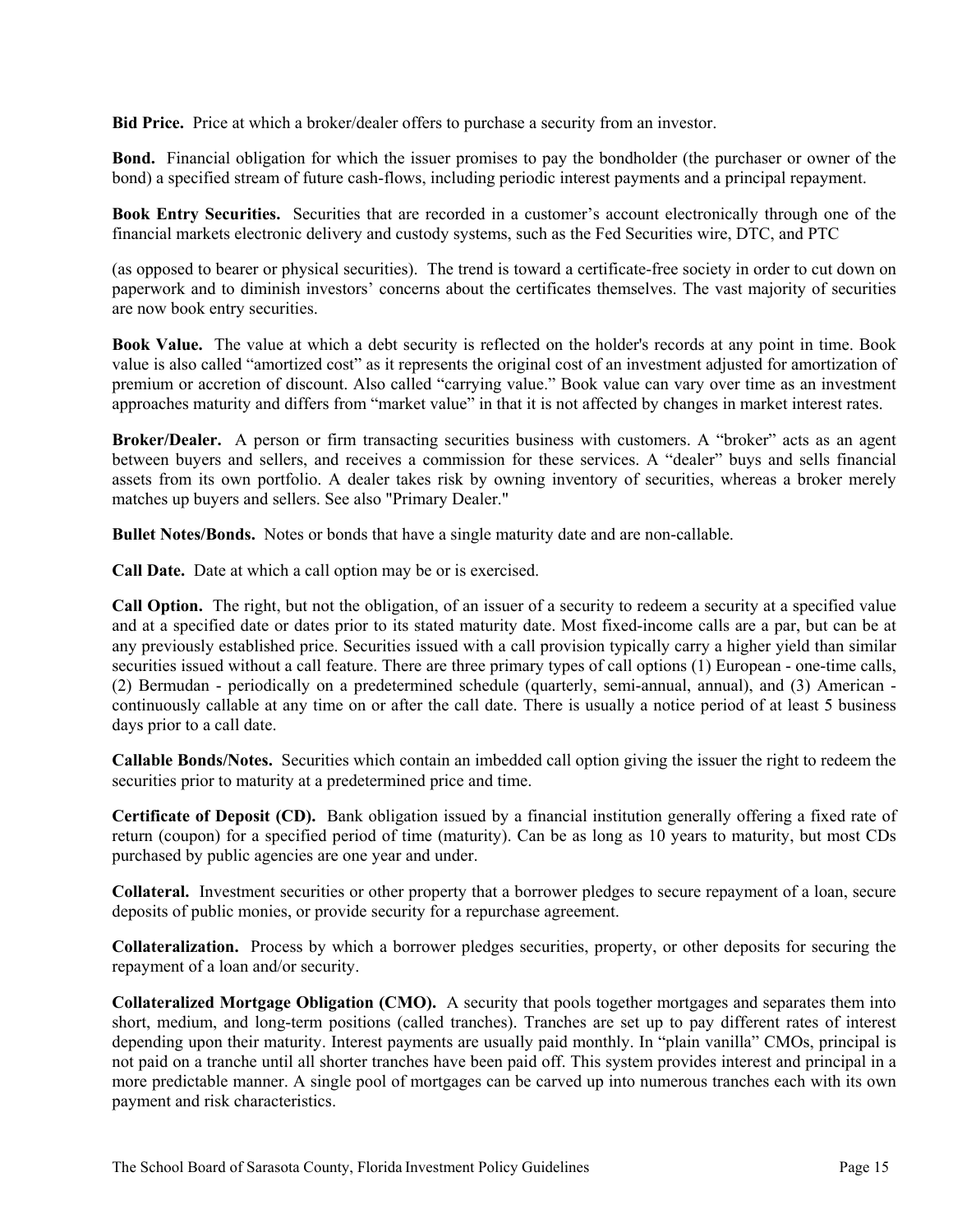**Commercial Paper.** Short term unsecured promissory note issued by a company or financial institution. Issued at a discount and matures for par or face value. Usually a maximum maturity of 270 days and given a short-term debt rating by one or more NRSROs.

**Convexity.** A measure of a bond's price sensitivity to changing interest rates. A high convexity indicates greater sensitivity of a bond's price to interest rate changes.

**Corporate Note.** A debt instrument issued by a corporation with a maturity of greater than one year and less than ten years.

**Counterparty.** The other party in a two party financial transaction. "Counterparty risk" refers to the risk that the other party to a transaction will fail in its related obligations. For example, the bank or broker/dealer in a repurchase agreement.

**Coupon Rate.** Annual rate of interest on a debt security, expressed as a percentage of the bond's face value.

**Current Yield.** Annual rate of return on a bond based on its price. Calculated as (coupon rate / price), but does not accurately reflect a bond's true yield level.

**Custody.** Safekeeping services offered by a bank, financial institution, or trust company, referred to as the "custodian." Service normally includes the holding and reporting of the customer's securities, the collection and disbursement of income, securities settlement, and market values.

**Dealer.** A dealer, as opposed to a broker, acts as a principal in all transactions, buying and selling for his/her own account.

**Delivery Versus Payment (DVP).** Settlement procedure in which securities are delivered versus payment of cash, but only after cash has been received. Most security transactions, including those through the Fed Securities Wire system and DTC, are done DVP as a protection for both the buyer and seller of securities.

**Depository Trust Company (DTC).** A firm through which members can use a computer to arrange for securities to be delivered to other members without physical delivery of certificates. A member of the Federal Reserve System and owned mostly by the New York Stock Exchange, the Depository Trust Company uses computerized debit and credit entries. Most corporate securities, commercial paper, CDs, and BAs clear through DTC.

**Derivatives.** (1) Financial instruments whose return profile is linked to, or derived from, the movement of one or more underlying index or security, and may include a leveraging factor, or (2) financial contracts based upon notional amounts whose value is derived from an underlying index or security (interest rates, foreign exchange rates, equities, or commodities). For hedging purposes, common derivatives are options, futures, interest rate swaps, and swaptions.

**Derivative Security.** Financial instrument created from, or whose value depends upon, one or more underlying assets or indexes of asset values.

**Designated Bond.** FFCB's regularly issued, liquid, non-callable securities that generally have a 2 or 3 year original maturity. New issues of Designated Bonds are \$1 billion or larger. Re-openings of existing Designated Bond issues are generally a minimum of \$100 million. Designated Bonds are offered through a syndicate of two to six dealers. Twice each month the Funding Corporation announces its intention to issue a new Designated Bond, reopen an existing issue, or to not issue or reopen a Designated Bond. Issues under the Designated Bond program constitute the same credit standing as other FFCB issues; they simply add organization and liquidity to the intermediate- and long-term Agency market.

**Discount Notes.** Unsecured general obligations issued by Federal Agencies at a discount. Discount notes mature at par and can range in maturity from overnight to one year. Very large primary (new issue) and secondary markets exist.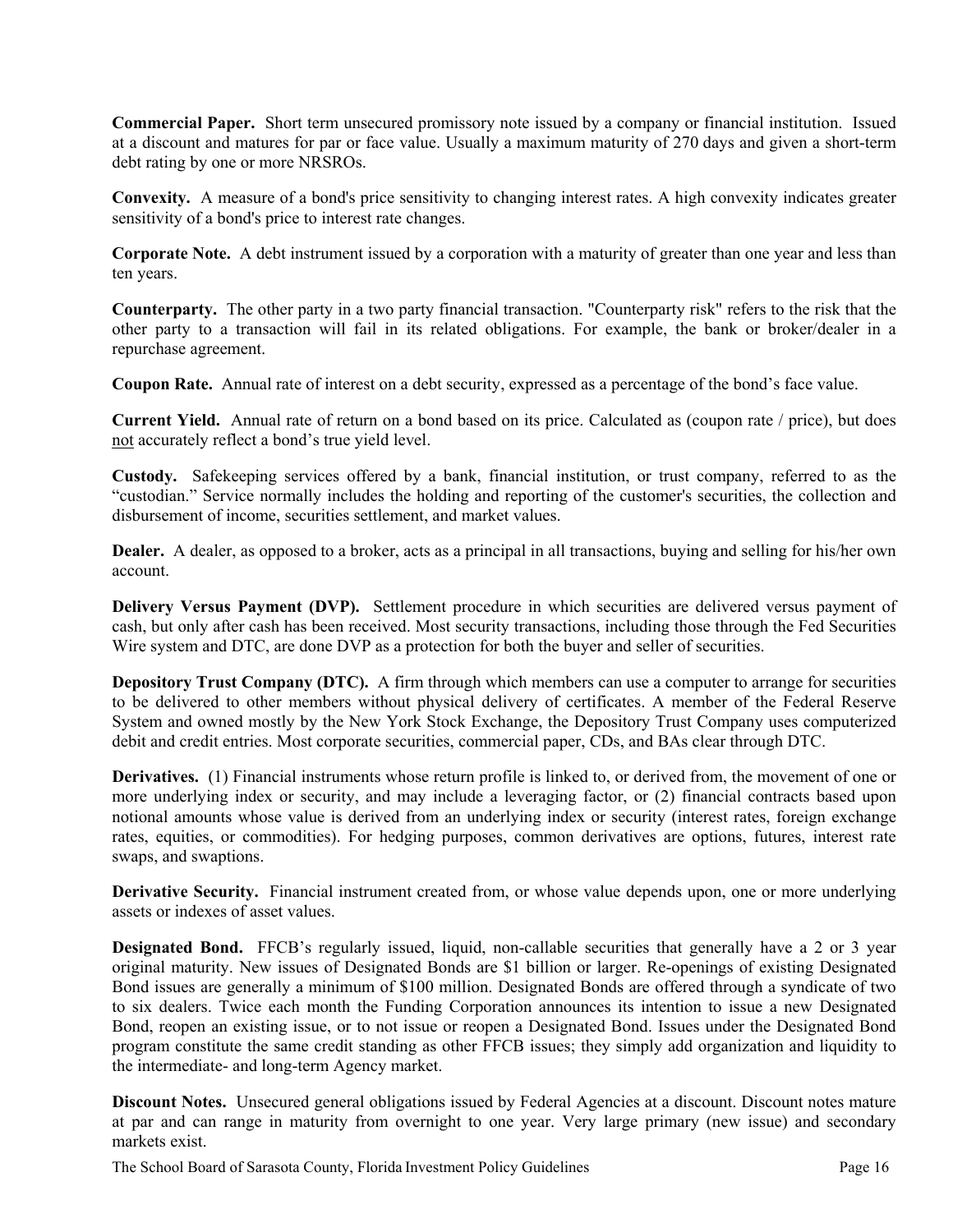**Discount Rate.** Rate charged by the system of Federal Reserve Banks on overnight loans to member banks. Changes to this rate are administered by the Federal Reserve and closely mirror changes to the "fed funds rate."

**Discount Securities.** Non-interest bearing money market instruments that are issued at discount and redeemed at maturity for full face value. Examples include: U.S. Treasury Bills, Federal Agency Discount Notes, Bankers' Acceptances, and Commercial Paper.

**Discount.** The amount by which a bond or other financial instrument sells below its face value. See also "Premium."

**Diversification.** Dividing investment funds among a variety of security types, maturities, industries, and issuers offering potentially independent returns.

**Dollar Price.** A bond's cost expressed as a percentage of its face value. For example, a bond quoted at a dollar price of 95 ½, would have a principal cost of \$955 per \$1,000 of face value.

**Duff & Phelps.** One of several NRSROs that provide credit ratings on corporate and bank debt issues.

**Duration.** The weighted average maturity of a security's or portfolio's cash-flows, where the present values of the cash-flows serve as the weights. The greater the duration of a security/portfolio, the greater its percentage price volatility with respect to changes in interest rates. Used as a measure of risk and a key tool for managing a portfolio versus a benchmark and for hedging risk. There are also different kinds of duration used for different purposes (e.g. MacAuley Duration, Modified Duration).

**Fannie Mae.** See "Federal National Mortgage Association."

**Fed Money Wire.** A computerized communications system that connects the Federal Reserve System with its member banks, certain U. S. Treasury offices, and the Washington D.C. office of the Commodity Credit Corporation. The Fed Money Wire is the book entry system used to transfer cash balances between banks for themselves and for customer accounts.

**Fed Securities Wire.** A computerized communications system that facilitates book entry transfer of securities between banks, brokers and customer accounts, used primarily for settlement of U.S. Treasury and Federal Agency securities.

**Fed.** See "Federal Reserve System."

Federal Agency Security. A debt instrument issued by one of the Federal Agencies. Federal Agencies are considered second in credit quality and liquidity only to U.S. Treasuries.

Federal Agency. Government sponsored/owned entity created by the U.S. Congress, generally for the purpose of acting as a financial intermediary by borrowing in the marketplace and directing proceeds to specific areas of the economy considered to otherwise have restricted access to credit markets. The largest Federal Agencies are GNMA, FNMA, FHLMC, FHLB, FFCB, SLMA, and TVA.

**Federal Deposit Insurance Corporation (FDIC).** Federal agency that insures deposits at commercial banks, currently to a limit of \$250,000 per depositor per bank.

**Federal Farm Credit Bank (FFCB).** One of the large Federal Agencies. A government sponsored enterprise (GSE) system that is a network of cooperatively-owned lending institutions that provides credit services to farmers, agricultural cooperatives and rural utilities. The FFCBs act as financial intermediaries that borrow money in the capital markets and use the proceeds to make loans and provide other assistance to farmers and farmaffiliated businesses. Consists of the consolidated operations of the Banks for Cooperatives, Federal Intermediate Credit Banks, and Federal Land Banks. Frequent issuer of discount notes, agency notes and callable agency securities. FFCB debt is not an obligation of, nor is it guaranteed by the U.S. government, although it is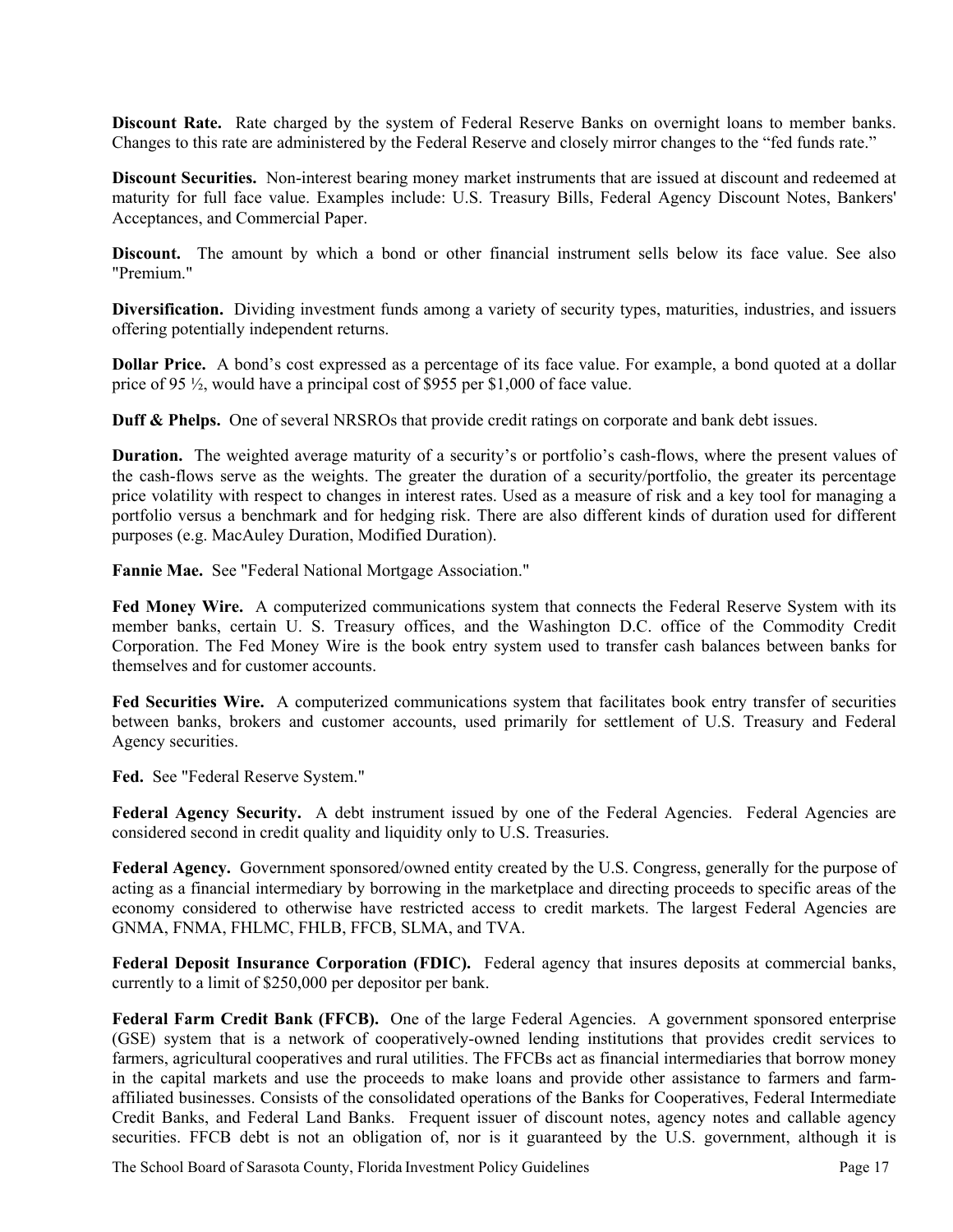considered to have minimal credit risk due to its importance to the U.S. financial system and agricultural industry. Also issues notes under its "designated note" program.

**Federal Funds (Fed Funds).** Funds placed in Federal Reserve Banks by depository institutions in excess of current reserve requirements, and frequently loaned or borrowed on an overnight basis between depository institutions.

**Federal Funds Rate (Fed Funds Rate).** The interest rate charged by a depository institution lending Federal Funds to another depository institution. The Federal Reserve influences this rate by establishing a "target" Fed Funds rate associated with the Fed's management of monetary policy.

**Federal Home Loan Bank System (FHLB).** One of the large Federal Agencies. A government sponsored enterprise (GSE) system, consisting of wholesale banks (currently twelve district banks) owned by their member banks, which provides correspondent banking services and credit to various financial institutions, financed by the issuance of securities. The principal purpose of the FHLB is to add liquidity to the mortgage markets. Although FHLB does not directly fund mortgages, it provides a stable supply of credit to thrift institutions that make new mortgage loans. FHLB debt is not an obligation of, nor is it guaranteed by the U.S. government, although it is considered to have minimal credit risk due to its importance to the U.S. financial system and housing market. Frequent issuer of discount notes, agency notes and callable agency securities. Also issues notes under its "global note" and "TAP" programs.

**Federal Home Loan Mortgage Corporation (FHLMC or "Freddie Mac").** One of the large Federal Agencies. A government sponsored public corporation (GSE) that provides stability and assistance to the secondary market for home mortgages by purchasing first mortgages and participation interests financed by the sale of debt and guaranteed mortgage backed securities. FHLMC debt is not an obligation of, nor is it guaranteed by the U.S. government, although it is considered to have minimal credit risk due to its importance to the U.S. financial system and housing market. Frequent issuer of discount notes, agency notes, callable agency securities, and MBS. Also issues notes under its "reference note" program.

**Federal National Mortgage Association (FNMA or "Fannie Mae").** One of the large Federal Agencies. A government sponsored public corporation (GSE) that provides liquidity to the residential mortgage market by purchasing mortgage loans from lenders, financed by the issuance of debt securities and MBS (pools of mortgages packaged together as a security). FNMA debt is not an obligation of, nor is it guaranteed by the U.S. government, although it is considered to have minimal credit risk due to its importance to the U.S. financial system and housing market. Frequent issuer of discount notes, agency notes, callable agency securities and MBS. Also issues notes under its "benchmark note" program.

**Federal Reserve Bank.** One of the 12 distinct banks of the Federal Reserve System.

**Federal Reserve System (the Fed).** The independent central bank system of the United States that establishes and conducts the nation's monetary policy. This is accomplished in three major ways: (1) raising or lowering bank reserve requirements, (2) raising or lowering the target Fed Funds Rate and Discount Rate, and (3) in open market operations by buying and selling government securities. The Federal Reserve System is made up of twelve Federal Reserve District Banks, their branches, and many national and state banks throughout the nation. It is headed by the seven member Board of Governors known as the "Federal Reserve Board" and headed by its Chairman.

**Financial Industry Regulatory Authority, Inc. (FINRA).** A private corporation that acts as a self-regulatory organization (SRO). FINRA is the successor to the National Association of Securities Dealers, Inc. (NASD). Though sometimes mistaken for a government agency, it is a non-governmental organization that performs financial regulation of member brokerage firms and exchange markets. The government also has a regulatory arm for investments, the Securities and Exchange Commission (SEC).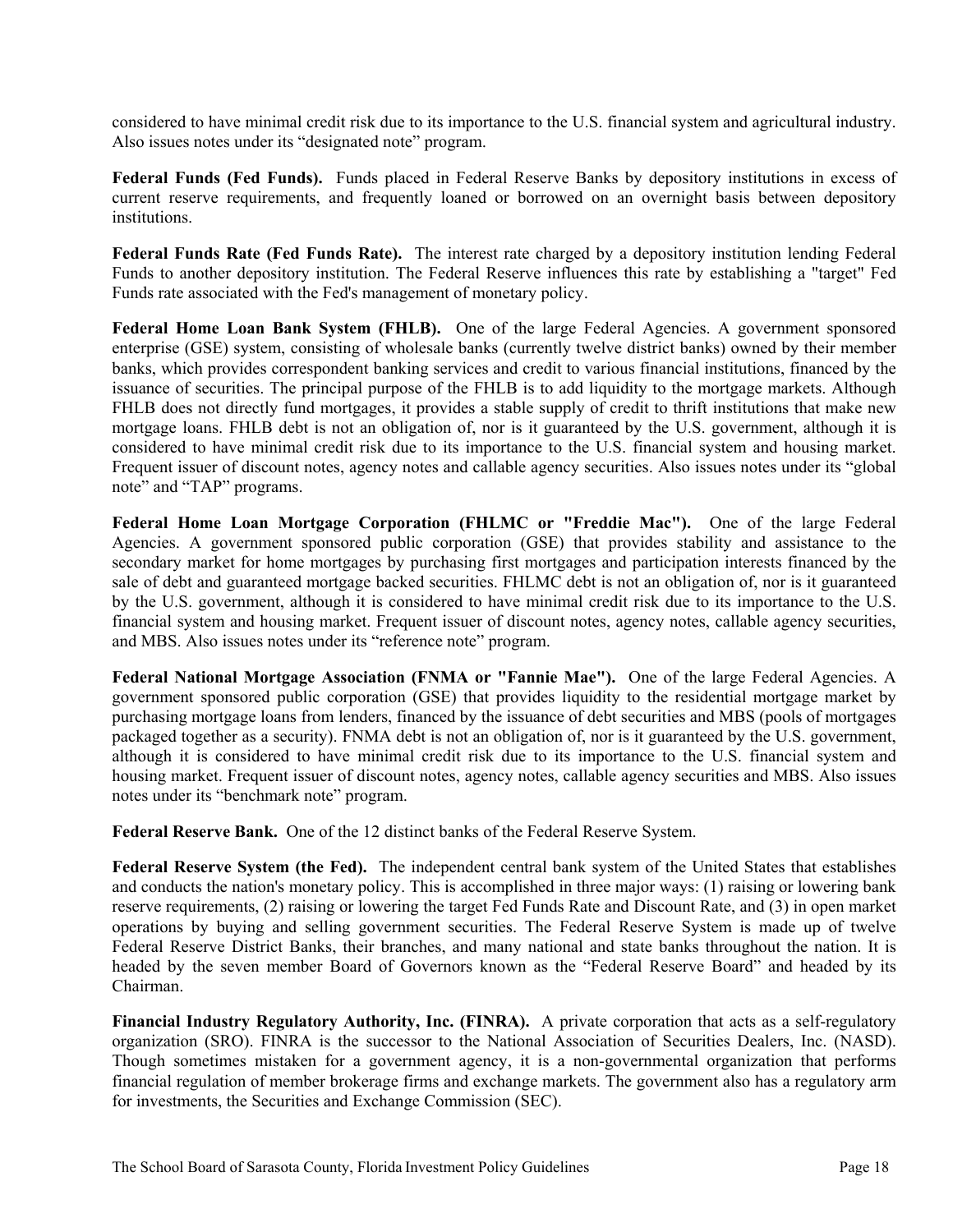**Fiscal Agent/Paying Agent.** A bank or trust company that acts, under a trust agreement with a corporation or municipality, in the capacity of general treasurer. The agent performs such duties as making coupon payments, paying rents, redeeming bonds, and handling taxes relating to the issuance of bonds.

**Fitch Investors Service, Inc.** One of several NRSROs that provide credit ratings on corporate and municipal debt issues.

**Floating Rate Security (FRN or "floater").** A bond with an interest rate that is adjusted according to changes in an interest rate or index. Differs from variable-rate debt in that the changes to the rate take place immediately when the index changes, rather than on a predetermined schedule. See also "Variable Rate Security."

**Freddie Mac.** See "Federal Home Loan Mortgage Corporation."

**Ginnie Mae.** See "Government National Mortgage Association."

**Global Notes:** Notes designed to qualify for immediate trading in both the domestic U.S. capital market and in foreign markets around the globe. Usually large issues that are sold to investors worldwide and therefore have excellent liquidity. Despite their global sales, global notes sold in the U.S. are typically denominated in U.S. dollars.

**Government National Mortgage Association (GNMA or "Ginnie Mae").** One of the large Federal Agencies. Government-owned Federal Agency that acquires, packages, and resells mortgages and mortgage purchase commitments in the form of mortgage-backed securities. Largest issuer of mortgage pass-through securities. GNMA debt is guaranteed by the full faith and credit of the U.S. government (one of the few agencies that are actually full faith and credit of the U.S. government).

**Government Securities.** An obligation of the U.S. government, backed by the full faith and credit of the government. These securities are regarded as the highest quality of investment securities available in the U.S. securities market. See "Treasury Bills, Notes, Bonds, and SLGS."

**Government Sponsored Enterprise (GSE).** Privately owned entity subject to federal regulation and supervision, created by the U.S. Congress to reduce the cost of capital for certain borrowing sectors of the economy such as students, farmers, and homeowners. GSEs carry the implicit backing of the U.S. government, but they are not direct obligations of the U.S. government. For this reason, these securities will offer a yield premium over U.S. Treasuries. Examples of GSEs include: FHLB, FHLMC, FNMA, and SLMA.

**Government Sponsored Enterprise Security.** A security issued by a Government Sponsored Enterprise. Considered Federal Agency Securities.

**Index.** A compilation of statistical data that tracks changes in the economy or in financial markets.

**Interest-Only (IO) STRIP.** A security based solely on the interest payments from the bond. After the principal has been repaid, interest payments stop and the value of the security falls to nothing. Therefore, IOs are considered risky investments. Usually associated with mortgage-backed securities.

**Internal Controls.** An internal control structure ensures that the assets of the entity are protected from loss, theft, or misuse. The internal control structure is designed to provide reasonable assurance that these objectives are met. The concept of reasonable assurance recognizes that 1) the cost of a control should not exceed the benefits likely to be derived and 2) the valuation of costs and benefits requires estimates and judgments by management. Internal controls should address the following points:

1. **Control of collusion** - Collusion is a situation where two or more employees are working in conjunction to defraud their employer.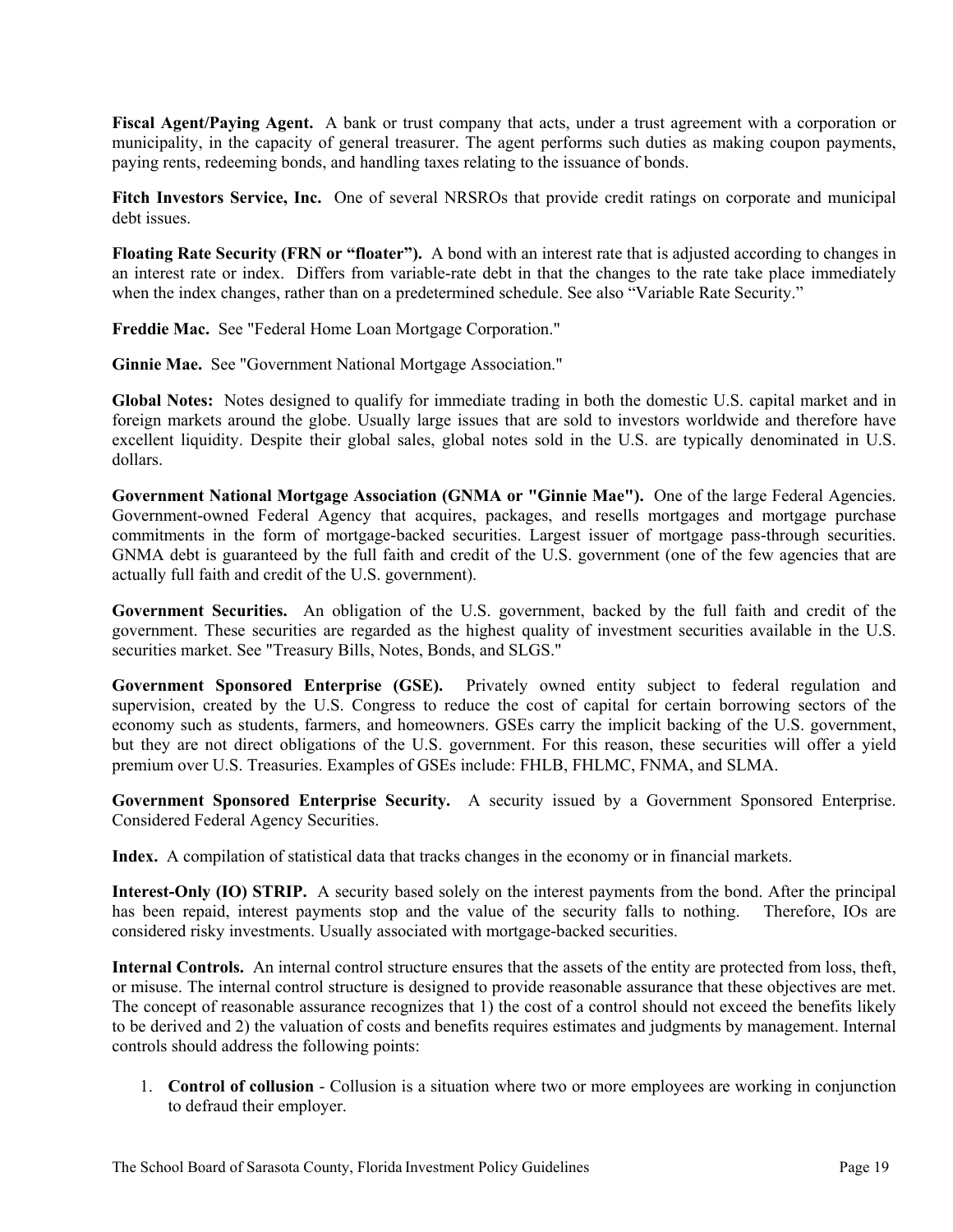- 2. **Separation of transaction authority from accounting and record keeping** A separation of duties is achieved by separating the person who authorizes or performs the transaction from the people who record or otherwise account for the transaction.
- 3. **Custodial safekeeping** Securities purchased from any bank or dealer including appropriate collateral (as defined by state law) shall be placed with an independent third party for custodial safekeeping.
- 4. **Avoidance of physical delivery securities** Book-entry securities are much easier to transfer and account for since actual delivery of a document never takes place. Delivered securities must be properly safeguarded against loss or destruction. The potential for fraud and loss increases with physically delivered securities.
- 5. **Clear delegation of authority to subordinate staff members** Subordinate staff members must have a clear understanding of their authority and responsibilities to avoid improper actions. Clear delegation of authority also preserves the internal control structure that is contingent on the various staff positions and their respective responsibilities.
- 6. **Written confirmation of transactions for investments and wire transfers** Due to the potential for error and improprieties arising from telephone and electronic transactions, all transactions should be supported by written communications and approved by the appropriate person. Written communications may be via fax if on letterhead and if the safekeeping institution has a list of authorized signatures.
- 7. **Development of a wire transfer agreement with the lead bank and third-party custodian** The designated official should ensure that an agreement will be entered into and will address the following points: controls, security provisions, and responsibilities of each party making and receiving wire transfers.

**Inverse Floater.** A floating rate security structured in such a way that it reacts inversely to the direction of interest rates. Considered risky as their value moves in the opposite direction of normal fixed-income investments and whose interest rate can fall to zero.

**Investment Advisor.** A company that provides professional advice managing portfolios, investment recommendations, and/or research in exchange for a management fee.

**Investment Adviser Act of 1940.** Federal legislation that sets the standards by which investment companies, such as mutual funds, are regulated in the areas of advertising, promotion, performance reporting requirements, and securities valuations.

**Investment Grade.** Bonds considered suitable for preservation of invested capital, including bonds rated a minimum of Baa3 by Moody's, BBB- by Standard & Poor's, or BBB- by Fitch. Although "BBB" rated bonds are considered investment grade, most public agencies cannot invest in securities rated below "A."

**Liquidity.** Relative ease of converting an asset into cash without significant loss of value. Also, a relative measure of cash and near-cash items in a portfolio of assets. Additionally, it is a term describing the marketability of a money market security correlating to the narrowness of the spread between the bid and ask prices.

**Local Government Investment Pool (LGIP).** An investment by local governments in which their money is pooled as a method for managing local funds, (e.g., Florida State Board of Administration's Florida Prime Fund).

**Long-Term Core Investment Program.** Funds that are not needed within a one-year period.

**Market Value.** The fair market value of a security or commodity. The price at which a willing buyer and seller would pay for a security.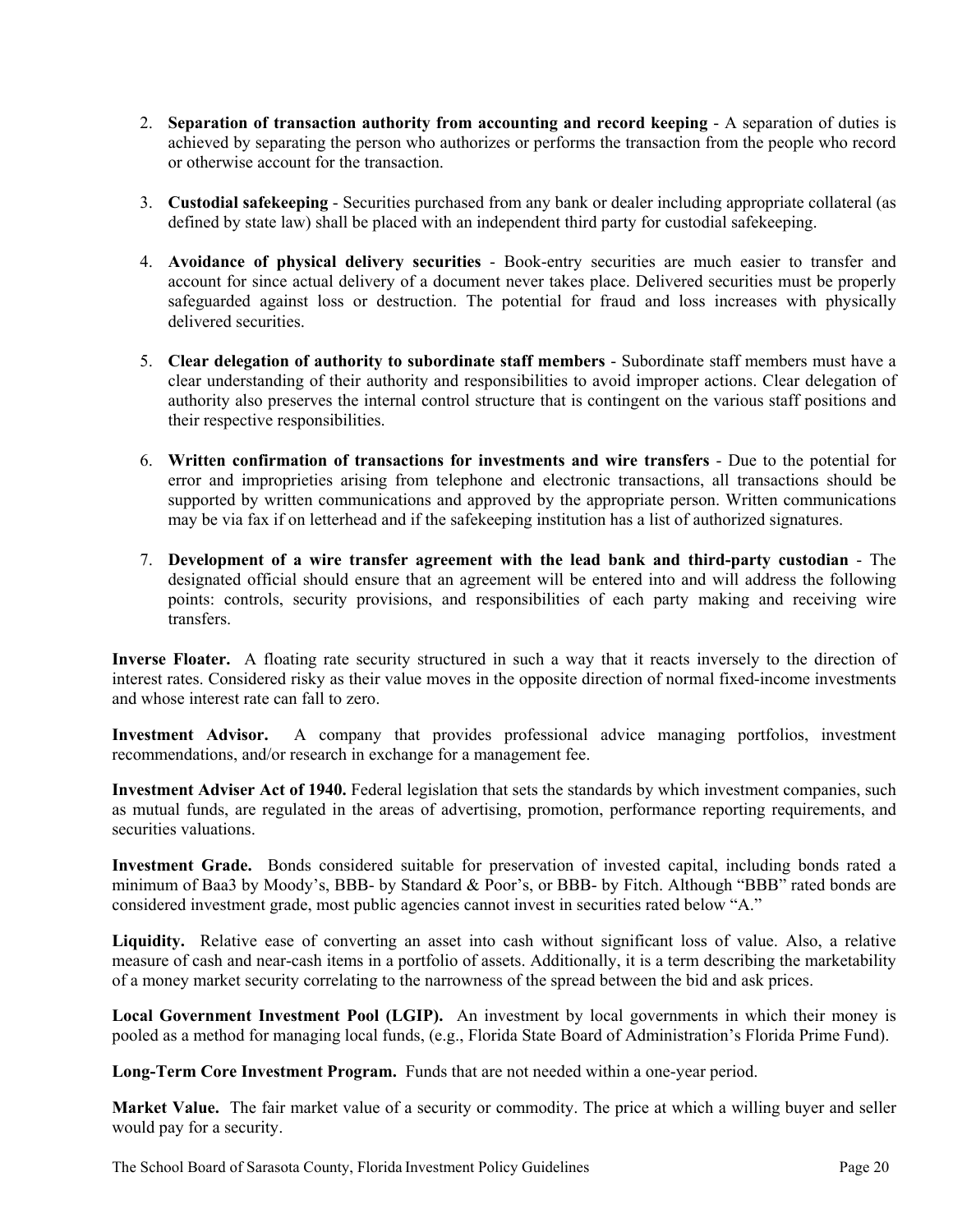**Mark-to-market.** Adjusting the value of an asset to its market value, reflecting in the process unrealized gains or losses.

**Master Repurchase Agreement.** A widely accepted standard agreement form published by the Securities Industry and Financial Markets Association (SIFMA) that is used to govern and document Repurchase Agreements and protect the interest of parties in a repo transaction.

**Maturity Date.** Date on which principal payment of a financial obligation is to be paid.

**Medium Term Notes (MTN's).** Used frequently to refer to corporate notes of medium maturity (5-years and under). Technically, any debt security issued by a corporate or depository institution with a maturity from 1 to 10 years and issued under an MTN shelf registration. Usually issued in smaller issues with varying coupons and maturities, and underwritten by a variety of broker/dealers (as opposed to large corporate deals issued and underwritten all at once in large size and with a fixed coupon and maturity).

**Money Market.** The market in which short-term debt instruments (bills, commercial paper, bankers' acceptance, etc.) are issued and traded.

**Money Market Mutual Fund (MMF).** A type of mutual fund that invests solely in money market instruments, such as: U.S. Treasury bills, commercial paper, bankers' acceptances, and repurchase agreements. Money market mutual funds are registered with the SEC under the Investment Company Act of 1940 and are subject to "rule 2a-7" which significantly limits average maturity and credit quality of holdings. MMF's are managed to maintain a stable net asset value (NAV) of \$1.00. Many MMFs carry ratings by a NRSRO.

**Moody's Investors Service.** One of several NRSROs that provide credit ratings on corporate and municipal debt issues.

**Mortgage Backed Securities (MBS).** Mortgage-backed securities represent an ownership interest in a pool of mortgage loans made by financial institutions, such as savings and loans, commercial banks, or mortgage companies, to finance the borrower's purchase of a home or other real estate. The majority of MBS are issued and/or guaranteed by GNMA, FNMA, and FHLMC. There are a variety of MBS structures with varying levels of risk and complexity. All MBS have reinvestment risk as actual principal and interest payments are dependent on the payment of the underlying mortgages which can be prepaid by mortgage holders to refinance and lower rates or simply because the underlying property was sold.

**Mortgage Pass-Through Securities.** A pool of residential mortgage loans with the monthly interest and principal distributed to investors on a pro-rata basis. The largest issuer is GNMA.

**Municipal Note/Bond.** A debt instrument issued by a state or local government unit or public agency.The vast majority of municipals are exempt from state and federal income tax, although some non-qualified issues are taxable.

**Mutual Fund.** Portfolio of securities professionally managed by a registered investment company that issues shares to investors. Many different types of mutual funds exist (e.g., bond, equity, and money market funds); all except money market funds operate on a variable net asset value (NAV).

**Negotiable Certificate of Deposit (Negotiable CD).** Large denomination CDs (\$100,000 and larger) that are issued in bearer form and can be traded in the secondary market.

**Net Asset Value.** The market value of one share of an investment company, such as a mutual fund. This figure is calculated by totaling a fund's assets including securities, cash, and any accrued earnings, then subtracting the total assets from the fund's liabilities, and dividing this total by the number of shares outstanding. This is calculated once a day based on the closing price for each security in the fund's portfolio. (See below.)

The School Board of Sarasota County, Florida Investment Policy Guidelines Page 21 [(Total assets) - (Liabilities)]/(Number of shares outstanding)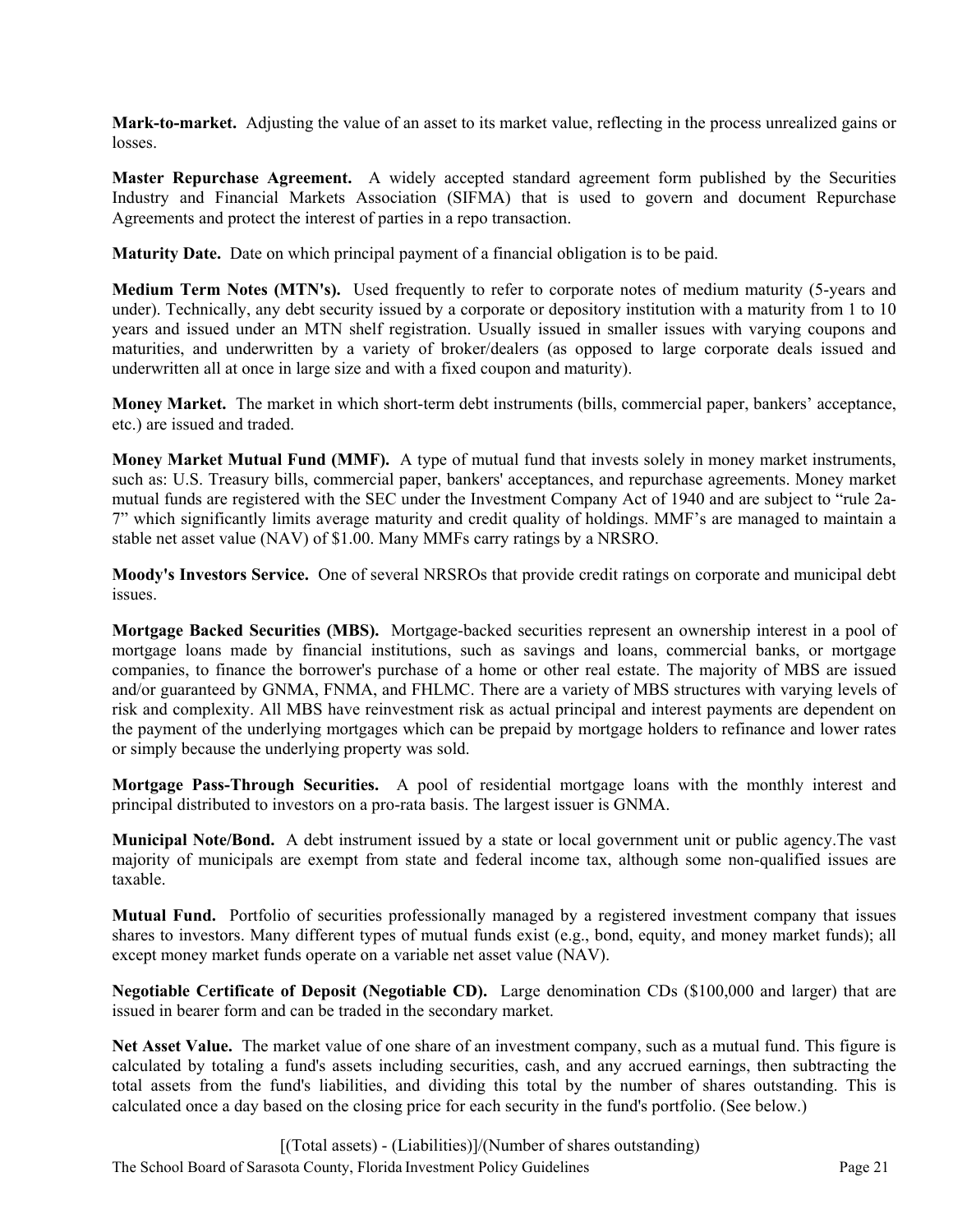**NRSRO.** A "Nationally Recognized Statistical Rating Organization" (NRSRO) is a designated rating organization that the SEC has deemed a strong national presence in the U.S. NRSROs provide credit ratings on corporate and bank debt issues. Only ratings of a NRSRO may be used for the regulatory purposes of rating. Includes Moody's, S&P, Fitch, and Duff & Phelps.

**Offered Price.** See also "Ask Price."

**Open Market Operations.** A Federal Reserve monetary policy tactic entailing the purchase or sale of government securities in the open market by the Federal Reserve System from and to primary dealers in order to influence the money supply, credit conditions, and interest rates.

**Par Value.** The face value, stated value, or maturity value of a security.

**Physical Delivery.** Delivery of readily available underlying assets at contract maturity.

Portfolio. Collection of securities and investments held by an investor.

**Premium.** The amount by which a bond or other financial instrument sells above its face value. See also "Discount."

**Primary Dealer.** A designation given to certain government securities dealer by the Federal Reserve Bank of New York. Primary dealers can buy and sell government securities directly with the Fed. Primary dealers also submit daily reports of market activity and security positions held to the Fed and are subject to its informal oversight. Primary dealers are the largest buyers and sellers by volume in the U.S. Treasury securities market.

**Prime Paper.** Commercial paper of high quality. Highest rated paper is A-1+/A-1 by S&P and P-1 by Moody's.

**Principal.** Face value of a financial instrument on which interest accrues. May be less than par value if some principal has been repaid or retired. For a transaction, principal is par value times price and includes any premium or discount.

**Prudent Expert Rule**. Standard that requires that a fiduciary manage a portfolio with the care, skill, prudence, and diligence, under the circumstances then prevailing, that a prudent person acting in a like capacity and familiar with such matters would use in the conduct of an enterprise of a like character and with like aims. This statement differs from the "prudent person" rule in that familiarity with such matters suggests a higher standard than simple prudence.

**Prudent Investor Standard.** Standard that requires that when investing, reinvesting, purchasing, acquiring, exchanging, selling, or managing public funds, a trustee shall act with care, skill, prudence, and diligence under the circumstances then prevailing, including, but not limited to, the general economic conditions and the anticipated needs of the agency, that a prudent person acting in a like capacity and familiarity with those matters would use in the conduct of funds of a like character and with like aims, to safeguard the principal and maintain the liquidity needs of the agency. More stringent than the "prudent person" standard as it implies a level of knowledge commensurate with the responsibility at hand.

**Qualified Public Depository** - Per Subsection 280.02(26), F.S., "qualified public depository" means any bank, savings bank, or savings association that:

- 1. Is organized and exists under the laws of the United States, the laws of this state or any other state or territory of the United States.
- 2. Has its principal place of business in this state or has a branch office in this state which is authorized under the laws of this state or of the United States to receive deposits in this state.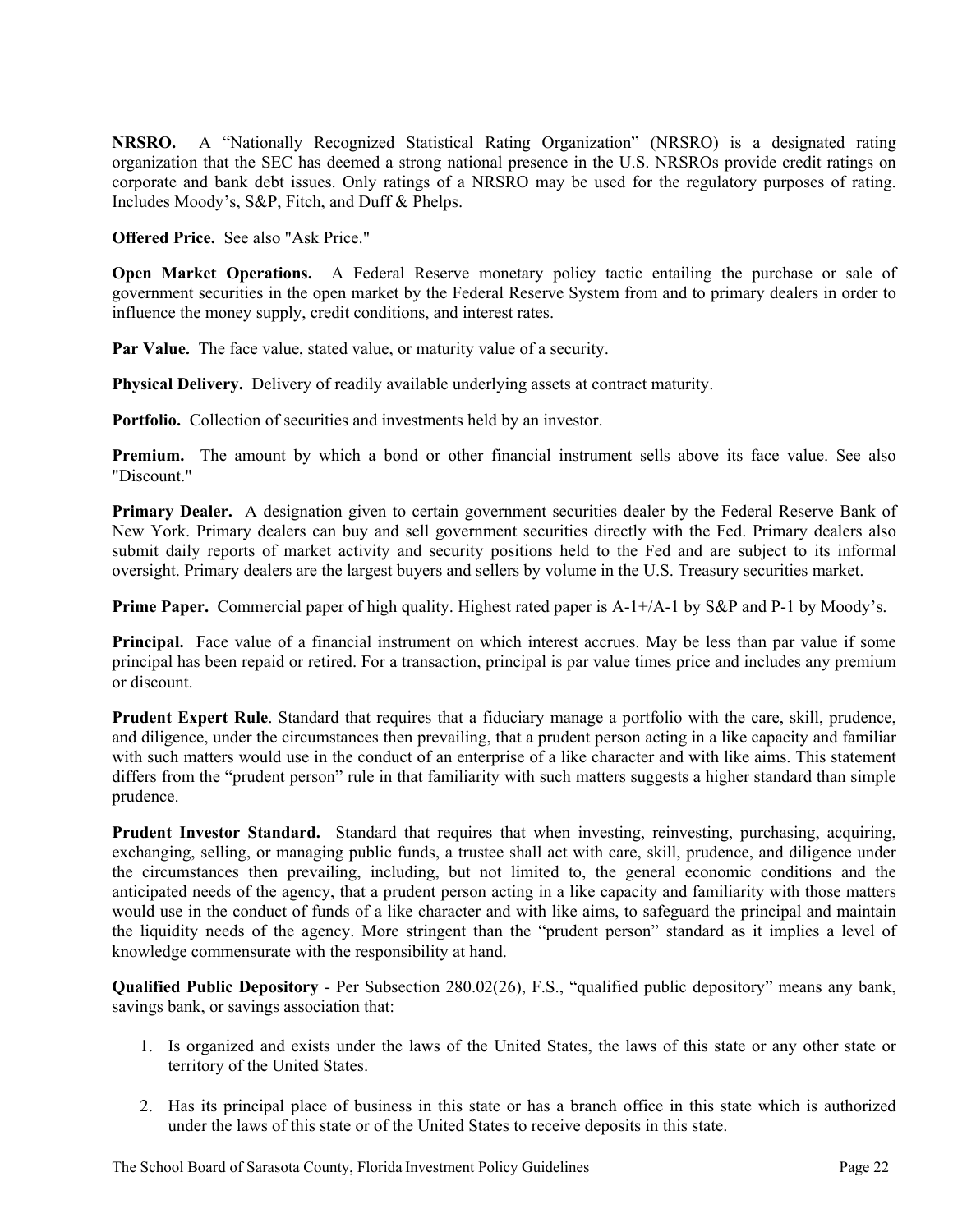- 3. Has deposit insurance under the provision of the Federal Deposit Insurance Act, as amended, 12 U.S.C. ss.1811 et seq.
- 4. Has procedures and practices for accurate identification, classification, reporting, and collateralization of public deposits.
- 5. Meets all requirements of Chapter 280, F.S.
- 6. Has been designated by the Chief Financial Officer as a qualified public depository.

**Range Note.** A type of structured note that accrues interest daily at a set coupon rate that is tied to an index. Most range notes have two coupon levels; a higher accrual rate for the period the index is within a designated range, the lower accrual rate for the period that the index falls outside the designated range. This lower rate may be zero and may result in zero earnings.

**Rate of Return.** Amount of income received from an investment, expressed as a percentage of the amount invested.

**Realized Gains (Losses).** The difference between the sale price of an investment and its book value. Gains/losses are "realized" when the security is actually sold, as compared to "unrealized" gains/losses which are based on current market value. See "Unrealized Gains (Losses)."

**Reference Bills:** FHLMC's short-term debt program created to supplement its existing discount note program by offering issues from one month through one year, auctioned on a weekly or on an alternating four-week basis (depending upon maturity) offered in sizeable volumes (\$1 billion and up) on a cycle of regular, standardized issuance. Globally sponsored and distributed, Reference Bill issues are intended to encourage active trading and market-making and facilitate the development of a term repo market. The program was designed to offer predictable supply, pricing transparency, and liquidity, thereby providing alternatives to U.S. Treasury bills. FHLMC's Reference Bills are unsecured general corporate obligations. This program supplements the corporation's existing discount note program. Issues under the Reference program constitute the same credit standing as other FHLMC discount notes; they simply add organization and liquidity to the short-term Agency discount note market.

**Reference Notes:** FHLMC's intermediate-term debt program with issuances of 2, 3, 5, 10, and 30-year maturities. Initial issuances range from \$2 - \$6 billion with re-openings ranging \$1 - \$4 billion.

The notes are high-quality bullet structures securities that pay interest semiannually. Issues under the Reference program constitute the same credit standing as other FHLMC notes; they simply add organization and liquidity to the intermediate- and long-term Agency market.

**Repurchase Agreement (Repo).** A short-term investment vehicle where an investor agrees to buy securities from a counterparty and simultaneously agrees to resell the securities back to the counterparty at an agreed upon time and for an agreed upon price. The difference between the purchase price and the sale price represents interest earned on the agreement. In effect, it represents a collateralized loan to the investor, where the securities are the collateral. Can be DVP, where securities are delivered to the investor's custodial bank, or "tri-party" where the securities are delivered to a third party intermediary. Any type of security can be used as "collateral," but only some types provide the investor with special bankruptcy protection under the law. Repos should be undertaken only when an appropriate Securities Industry and Financial Markets Association (SIFMA) approved master repurchase agreement is in place.

**Reverse Repurchase Agreement (Reverse Repo).** A repo from the point of view of the original seller of securities. Used by dealers to finance their inventory of securities by essentially borrowing at short-term rates. Can also be used to leverage a portfolio and in this sense, can be considered risky if used improperly.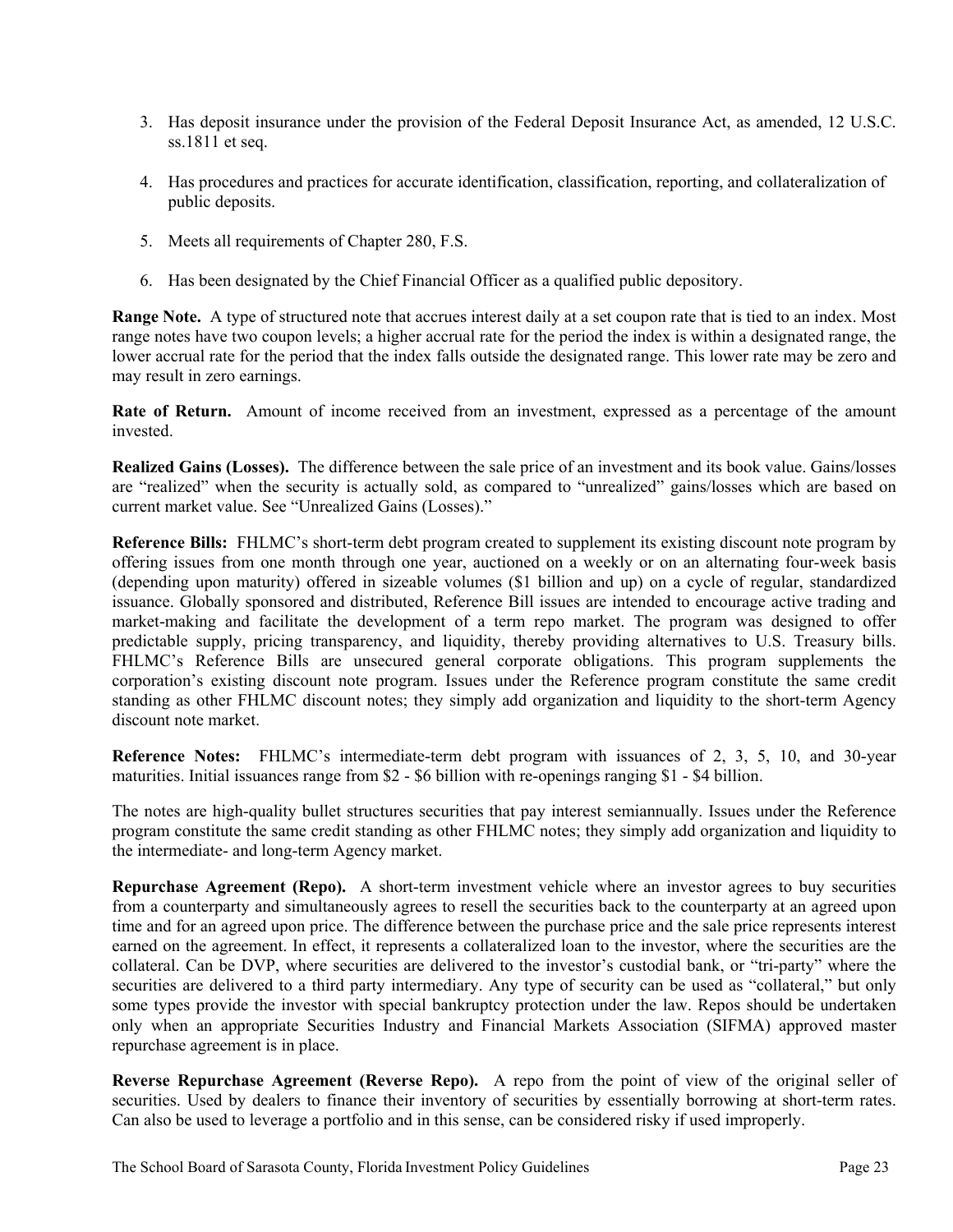**Safekeeping.** Service offered for a fee, usually by financial institutions, for the holding of securities and other valuables. Safekeeping is a component of custody services.

**Secondary Market.** Markets for the purchase and sale of any previously issued financial instrument.

**Securities Industry and Financial Markets Association (SIFMA).** The bond market trade association representing the largest securities markets in the world. In addition to publishing a Master Repurchase Agreement, widely accepted as the industry standard document for Repurchase Agreements, the SIFMA also recommends bond market closures and early closes due to holidays.

**Securities Lending.** An arrangement between and investor and a custody bank that allows the custody bank to "loan" the investors investment holdings, reinvest the proceeds in permitted investments, and shares any profits with the investor. Should be governed by a securities lending agreement. Can increase the risk of a portfolio in that the investor takes on the default risk on the reinvestment at the discretion of the custodian.

**Sinking Fund.** A separate accumulation of cash or investments (including earnings on investments) in a fund in accordance with the terms of a trust agreement or indenture, funded by periodic deposits by the issuer (or other entity responsible for debt service), for the purpose of assuring timely availability of moneys for payment of debt service. Usually used in connection with term bonds.

**Spread.** The difference between the price of a security and similar maturity U.S. Treasury investments, expressed in percentage terms or basis points. A spread can also be the absolute difference in yield between two securities. The securities can be in different markets or within the same securities market between different credits, sectors, or other relevant factors.

**Standard & Poor's.** One of several NRSROs that provide credit ratings on corporate and municipal debt issues.

**STRIPS (Separate Trading of Registered Interest and Principal of Securities).** Acronym applied to U.S. Treasury securities that have had their coupons and principal repayments separated into individual zero-coupon Treasury securities. The same technique and "strips" description can be applied to non-Treasury securities (e.g., FNMA strips).

**Structured Notes.** Notes that have imbedded into their structure options such as step-up coupons or derivativebased returns.

**Supranational**. Supranational organizations are international financial institutions that are generally established by agreements among nations, with member nations contributing capital and participating in management. These agreements provide for limited immunity from the laws of member countries. Bonds issued by these institutions are part of the broader class of Supranational, Sovereign, and Non-U.S. Agency (SSA) sector bonds. Supranational bonds finance economic and infrastructure development and support environmental protection, poverty reduction, and renewable energy around the globe. For example, the World Bank, International Finance Corporation (IFC), and African Development Bank (AfDB) have "green bond" programs specifically designed for energy resource conservation and management. Supranational bonds, which are issued by multi-national organizations that transcend national boundaries. Examples include the World Bank, African Development Bank, and European Investment Bank.

**Swap.** Trading one asset for another.

**TAP Notes:** Federal Agency notes issued under the FHLB TAP program. Launched in 6/99 as a refinement to the FHLB bullet bond auction process. In a break from the FHLB's traditional practice of bringing numerous small issues to market with similar maturities, the TAP Issue Program uses the four most common maturities and reopens them up regularly through a competitive auction. These maturities (2, 3, 5, and 10 year) will remain open for the calendar quarter, after which they will be closed and a new series of TAP issues will be opened to replace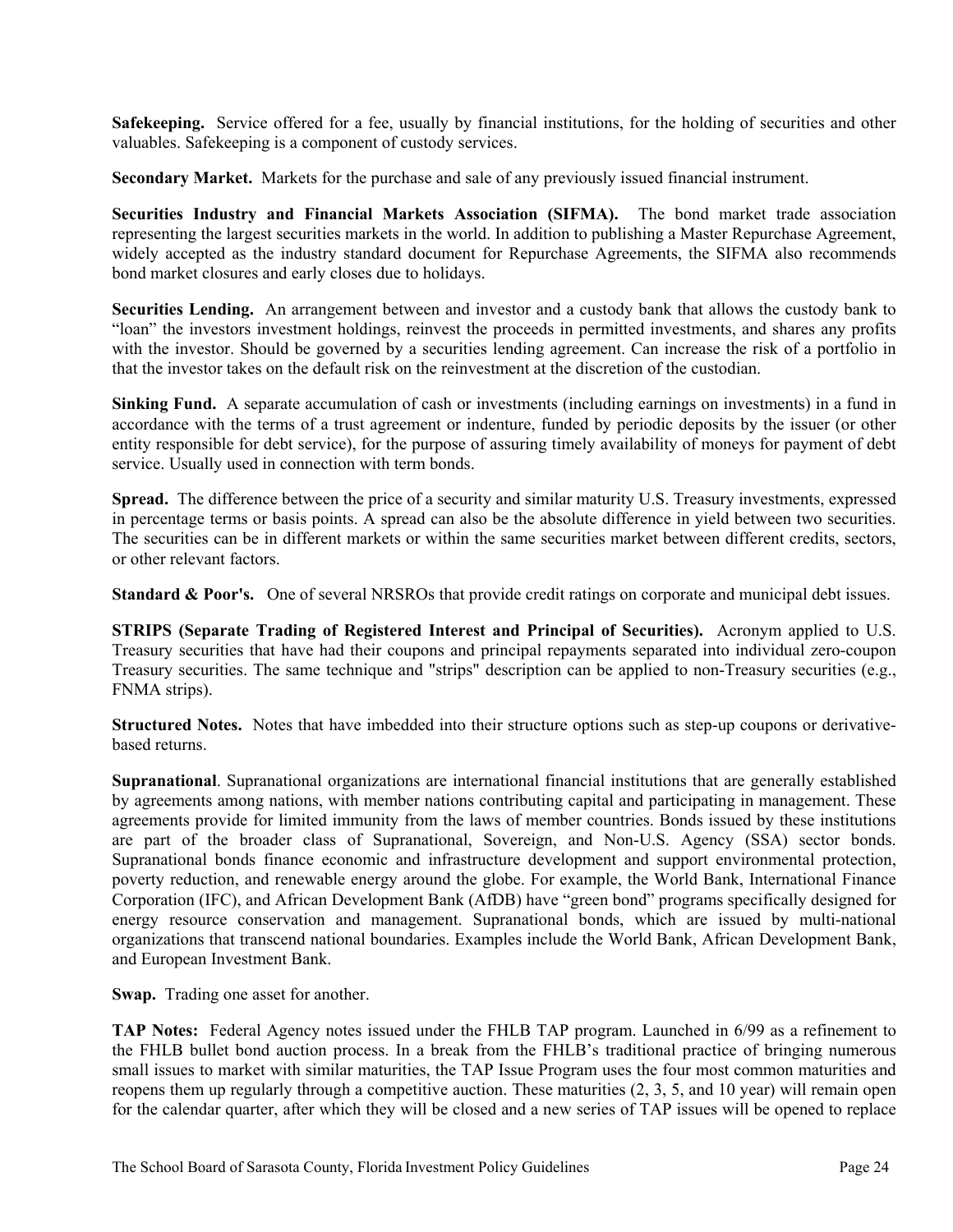them. This reduces the number of separate bullet bonds issued, but generates enhanced awareness and liquidity in the marketplace through increased issue size and secondary market volume.

**Tennessee Valley Authority (TVA).** One of the large Federal Agencies. A wholly owned corporation of the United States government that was established in 1933 to develop the resources of the Tennessee Valley region in order to strengthen the regional and national economy and the national defense. Power operations are separated from non-power operations. TVA securities represent obligations of TVA, payable solely from TVA's net power proceeds, and are neither obligations of nor guaranteed by the United States. TVA is currently authorized to issue debt up to \$30 billion. Under this authorization, TVA may also obtain advances from the U.S. Treasury of up to \$150 million. Frequent issuer of discount notes, agency notes, and callable agency securities.

**Total Return.** Investment performance measured over a period of time that includes coupon interest, interest on interest, and both realized and unrealized gains or losses. Total return includes, therefore, any market value appreciation/depreciation on investments held at period end.

**Treasuries.** Collective term used to describe debt instruments backed by the U.S. government and issued through the U.S. Department of the Treasury. Includes Treasury bills, Treasury notes, and Treasury bonds. Also a benchmark term used as a basis by which the yields of non-Treasury securities are compared (e.g., "trading at 50 basis points over Treasuries").

**Treasury Bills (T-Bills).** Short-term direct obligations of the United States government issued with an original term of one year or less. Treasury bills are sold at a discount from face value and do not pay interest before maturity. The difference between the purchase price of the bill and the maturity value is the interest earned on the bill. Currently, the U.S. Treasury issues 4-week, 13-week, and 26-week T-Bills.

**Treasury Bonds.** Long-term interest-bearing debt securities backed by the U.S. government and issued with maturities of ten years and longer by the U.S. Department of the Treasury.

**Treasury Notes.** Intermediate interest-bearing debt securities backed by the U.S. government and issued with maturities ranging from one to ten years by the U.S. Department of the Treasury. The Treasury currently issues 2 year, 3-year, 5-year, and 10-year Treasury Notes.

**Trustee.** A bank designated by an issuer of securities as the custodian of funds and official representative of bondholders. Trustees are appointed to insure compliance with the bond documents and to represent bondholders in enforcing their contract with the issuer.

**Uniform Net Capital Rule.** SEC Rule 15c3-1 that outlines the minimum net capital ratio (ratio of indebtedness to net liquid capital) of member firms and non-member broker/dealers.

**Unrealized Gains (Losses).** The difference between the market value of an investment and its book value. Gains/losses are "realized" when the security is actually sold, as compared to "unrealized" gains/losses which are based on current market value. See also "Realized Gains (Losses)."

**Variable-Rate Security.** A bond that bears interest at a rate that varies over time based on a specified schedule of adjustment (e.g., daily, weekly, monthly, semi-annually, or annually). See also "Floating Rate Note."

**Weighted Average Maturity (or just "Average Maturity").** The average maturity of all securities and investments of a portfolio, determined by multiplying the par or principal value of each security or investment by its maturity (days or years), summing the products, and dividing the sum by the total principal value of the portfolio. A simple measure of risk of a fixed-income portfolio.

**Weighted Average Maturity to Call.** The average maturity of all securities and investments of a portfolio, adjusted to substitute the first call date per security for maturity date for those securities with call provisions.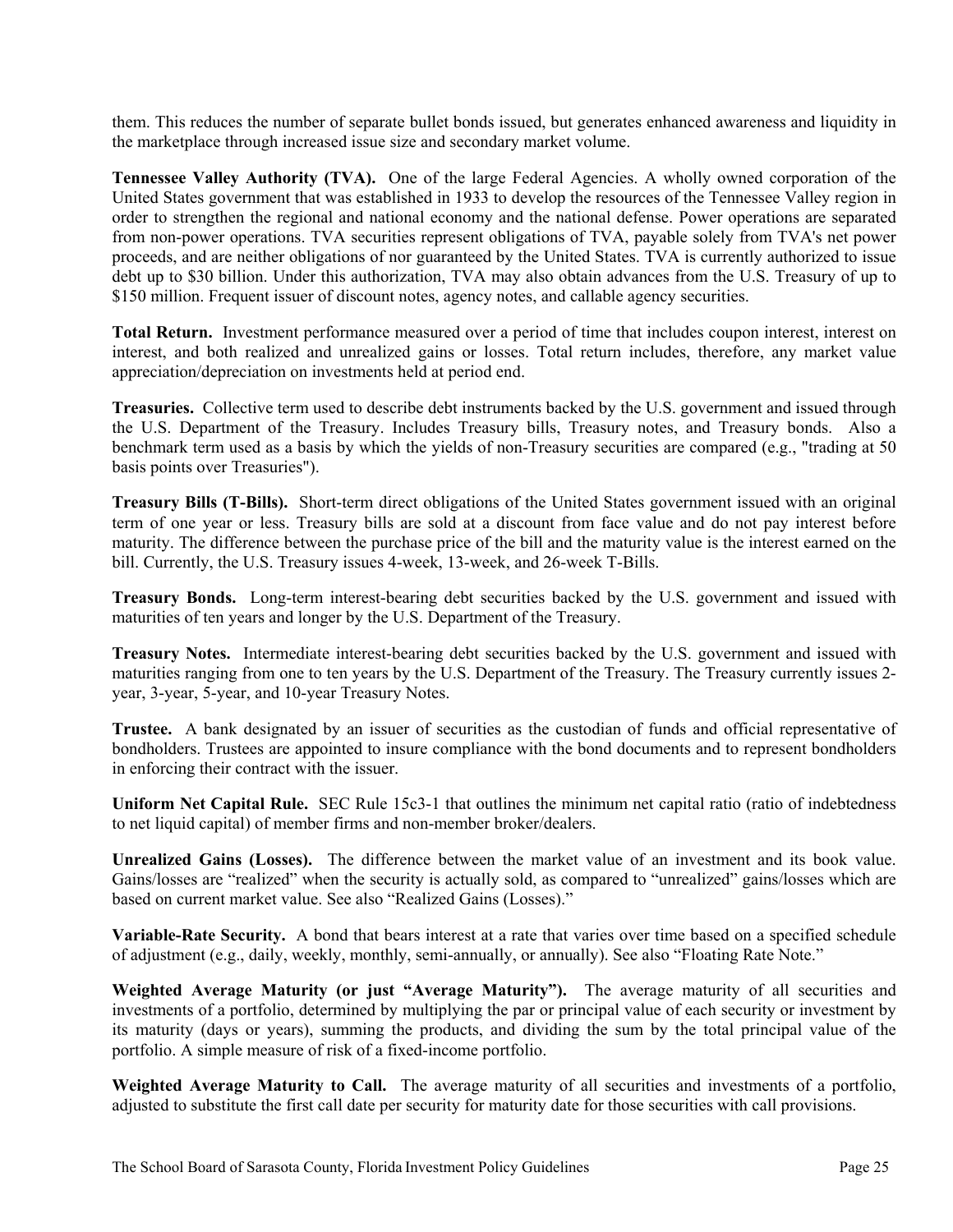**Yield Curve.** A graphic depiction of yields on like securities in relation to remaining maturities spread over a time line. The traditional yield curve depicts yields on U.S. Treasuries, although yield curves exist for Federal Agencies and various credit quality corporates as well. Yield curves can be positively sloped (normal) where longer-term investments have higher yields, or "inverted" (uncommon) where longer-term investments have lower yields than shorter ones.

Yield to Call (YTC). Same as "Yield to Maturity," except the return is measured to the first call date rather than the maturity date. Yield to call can be significantly higher or lower than a security's yield to maturity.

Yield to Maturity (YTM). Calculated return on an investment, assuming all cash-flows from the security are reinvested at the same original yield. Can be higher or lower than the coupon rate depending on market rates and whether the security was purchased at a premium or discount. There are different conventions for calculating YTM for various types of securities.

**Yield.** There are numerous methods of yield determination. In this glossary, see also "Current Yield," "Yield Curve," "Yield to Call," and "Yield to Maturity."